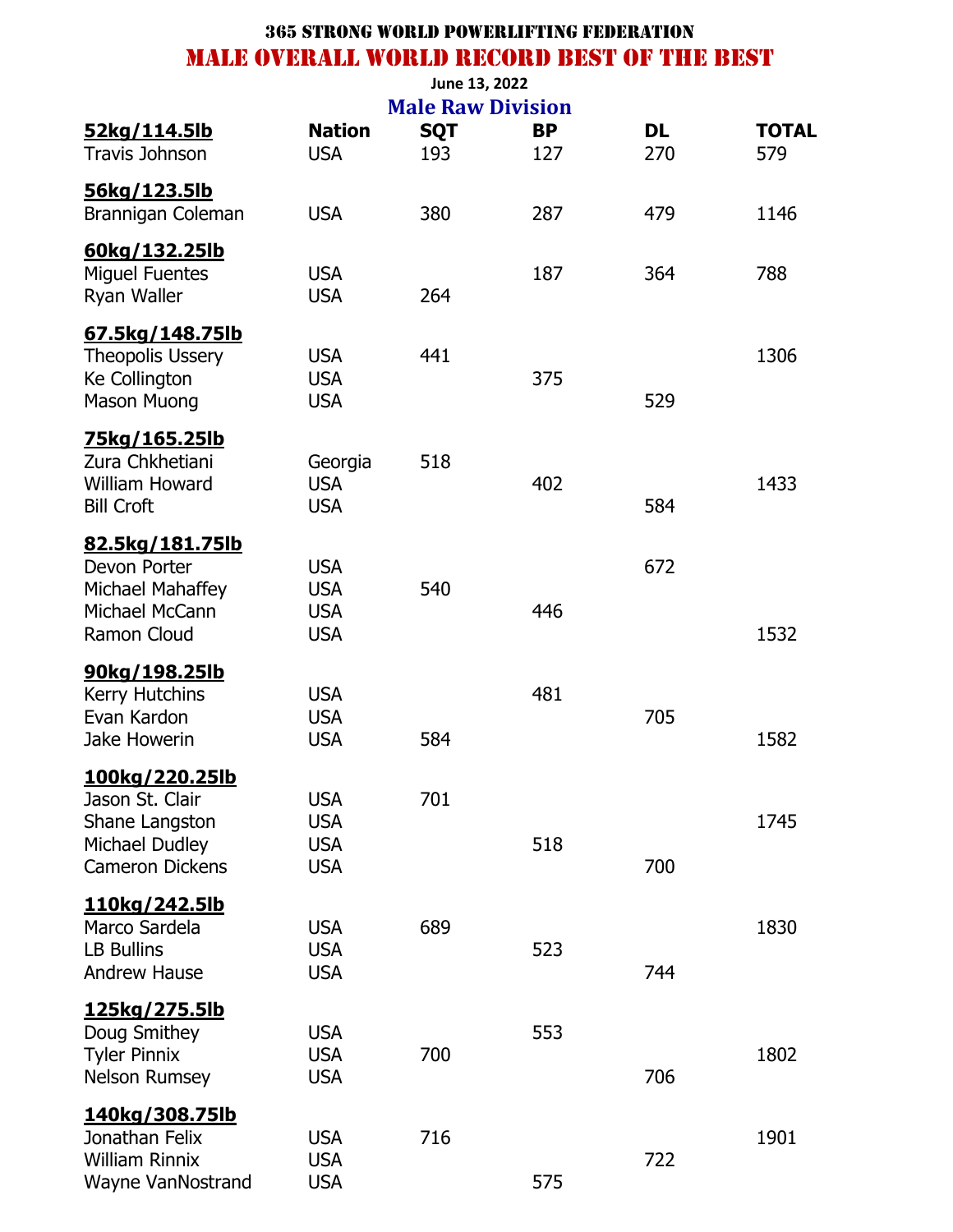**June 13, 2022**

| <u>140+kg/SHW</u><br><b>Robert Doll</b><br><b>Wayne VanNostrand</b>                          | <b>USA</b><br><b>USA</b>                             | 678               | 625                                                           | 678              | 1863                 |
|----------------------------------------------------------------------------------------------|------------------------------------------------------|-------------------|---------------------------------------------------------------|------------------|----------------------|
| 67.5kg/148.75lb<br>Joshua Sisk<br>Chris Macera                                               | <b>Nation</b><br><b>USA</b><br><b>USA</b>            | <b>SQT</b><br>402 | <b>Male Raw - Junior (20-23) Division</b><br><b>BP</b><br>314 | <b>DL</b><br>479 | <b>TOTAL</b><br>1108 |
| <u>75kg/165.25lb</u><br><b>Guy McNeill</b><br>Cameron Cochran<br><b>Mason Muong</b>          | <b>USA</b><br><b>USA</b><br><b>USA</b>               | 441               | 358                                                           | 518              | 1256                 |
| <u>82.5kg/181.75lb</u><br>Devon Porter<br><b>Zack Viers</b>                                  | <b>USA</b><br><b>USA</b>                             | 507               | 430                                                           | 672              | 1499                 |
| 90kg/198.25lb<br>DaMorris Jackson<br>Evan Kardon<br>Tim Workman                              | <b>USA</b><br><b>USA</b><br><b>USA</b>               | 513               | 415                                                           | 705              | 1428                 |
| <u>100kg/220.25lb</u><br><b>Charles Heffner</b><br>Michael Cooper<br><b>Cameron Dickens</b>  | <b>USA</b><br><b>USA</b><br><b>USA</b>               | 612               | 430                                                           | 700              | 1675                 |
| <u>110kg/242.5lb</u><br>Fayiz Dabdoub<br>Parker McCann<br>Jason LeGrand<br>Jeremiah Makowski | <b>USA</b><br><b>USA</b><br><b>USA</b><br><b>USA</b> | 568               | 446                                                           | 628              | 1466                 |
| 125kg/275.5lb<br>Jake Schopp<br>Moses Alwood<br><b>Tyler Collins</b><br>Logan Ibele          | <b>USA</b><br><b>USA</b><br><b>USA</b><br><b>USA</b> | 524               | 475                                                           | 700              | 1361                 |
| 140kg/308.75lb<br>Meredith Waugh<br>Ethan Burge<br>Logan Ibele                               | <b>USA</b><br><b>USA</b><br><b>USA</b>               | 568               | 529                                                           | 645              | 1539                 |
| <u>140+kg/SHW</u><br><b>Ray Stutts</b><br><b>Bryce Moore</b>                                 | <b>USA</b><br><b>USA</b>                             | 513               | 441                                                           |                  |                      |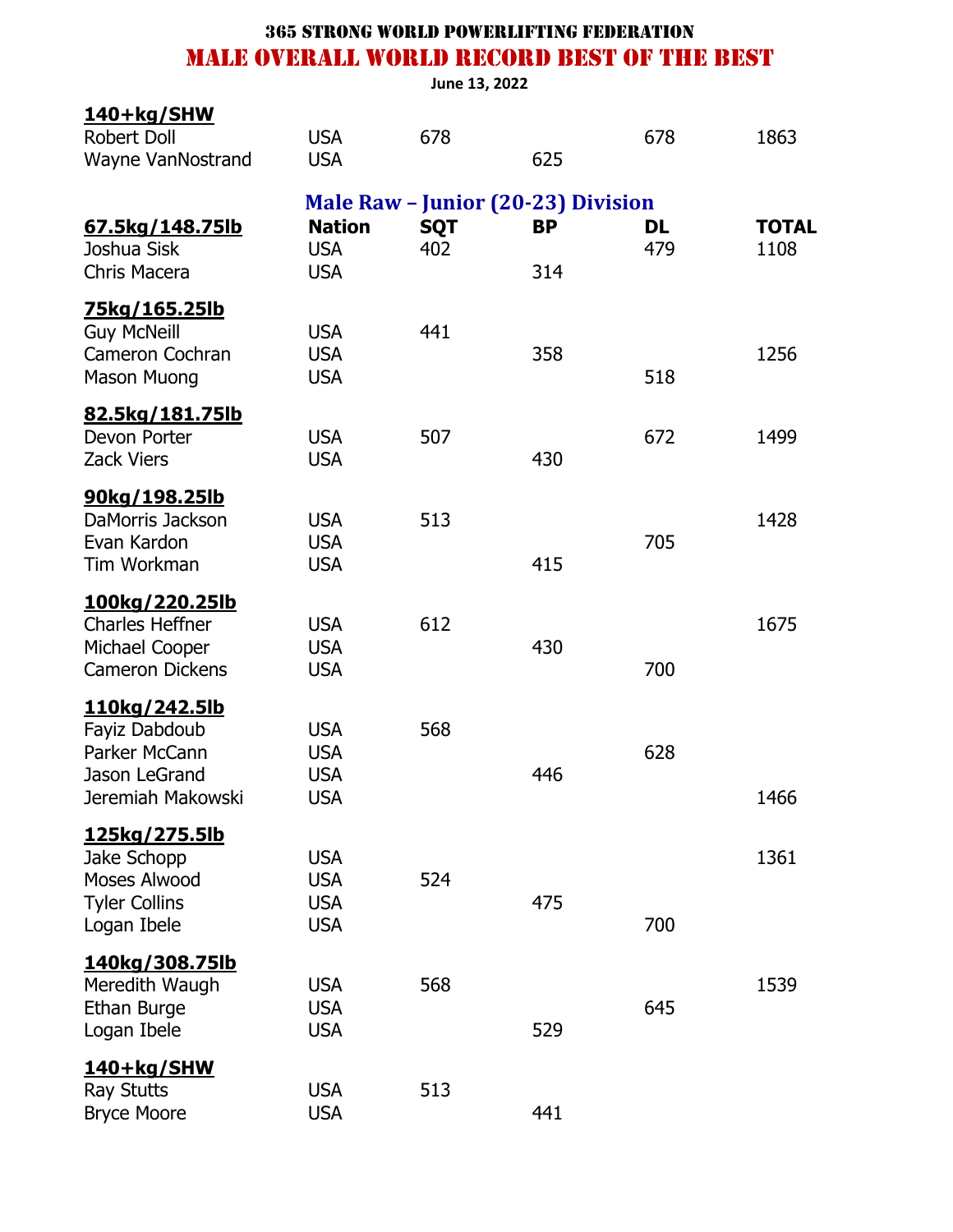| 52kg/114.5lb                                  | <b>Nation</b>            | <b>SQT</b> | <b>Male Raw Classic Division</b><br><b>BP</b> | DL  | <b>TOTAL</b> |
|-----------------------------------------------|--------------------------|------------|-----------------------------------------------|-----|--------------|
| <b>Travis Johnson</b>                         | <b>USA</b>               |            | 127                                           |     |              |
| <u>56kg/123.5lb</u>                           |                          |            |                                               |     |              |
| Brannigan Coleman                             | <b>USA</b>               |            | 287                                           |     |              |
| Ryan Waller                                   | <b>USA</b>               |            |                                               | 231 |              |
| 60kg/132.25lb                                 |                          |            |                                               |     |              |
| Zach Ozenbaugh                                | <b>USA</b>               |            |                                               | 325 |              |
| Miguel Fuentes*                               | <b>USA</b>               |            | 187                                           |     |              |
| 67.5kg/148.75lb                               |                          |            |                                               |     |              |
| Givi Margvelashvili                           | Georgia                  | 441        |                                               | 512 | 1273         |
| Ke Collington                                 | <b>USA</b>               |            | 375                                           |     |              |
|                                               |                          |            |                                               |     |              |
| <u>75kg/165.25lb</u><br><b>Tyler Goins</b>    | <b>USA</b>               | 628        |                                               | 584 | 1548         |
| <b>William Howard</b>                         | <b>USA</b>               |            | 402                                           |     |              |
| 82.5kg/181.75lb                               |                          |            |                                               |     |              |
| <b>Dallas Norris</b>                          | <b>USA</b>               | 782        |                                               |     | 1764         |
| Michael McCann                                | <b>USA</b>               |            | 446                                           | 606 |              |
| 90kg/198.25lb                                 |                          |            |                                               |     |              |
| <b>Dallas Norris</b>                          | <b>USA</b>               | 810        |                                               |     |              |
| Ranson Lee                                    | <b>USA</b>               |            |                                               | 755 | 1868         |
| <b>Kerry Hutchins</b>                         | <b>USA</b>               |            | 481                                           |     |              |
| 100kg/220.25lb                                |                          |            |                                               |     |              |
| <b>Justin Williams</b>                        | <b>USA</b>               |            |                                               | 733 | 1940         |
| Robin Cheng                                   | <b>USA</b>               | 793        |                                               |     |              |
| Michael Dudley                                | <b>USA</b>               |            | 518                                           |     |              |
| 110kg/242.5lb                                 |                          |            |                                               |     |              |
| Jason Legrand                                 | <b>USA</b>               | 909        |                                               | 832 | 2226         |
| <b>LB Bullins</b>                             | <b>USA</b>               |            | 523                                           |     |              |
| 125kg/275.5lb                                 |                          |            |                                               |     |              |
| Josh Miller                                   | <b>USA</b>               | 832        |                                               |     |              |
| <b>Russell Hutchins</b><br><b>Thomas Land</b> | <b>USA</b><br><b>USA</b> |            |                                               | 788 | 2015         |
| Doug Smithey                                  | <b>USA</b>               |            | 553                                           |     |              |
|                                               |                          |            |                                               |     |              |
| 140kg/308.75lb<br>Logan Ibele                 | <b>USA</b>               |            |                                               |     | 2134         |
| <b>Thomas Land</b>                            | <b>USA</b>               |            |                                               | 799 |              |
| <b>Austin Hensley</b>                         | <b>USA</b>               | 882        |                                               |     |              |
| Wayne VanNostrand                             | <b>USA</b>               |            | 575                                           |     |              |
| 140+kg/SHW                                    |                          |            |                                               |     |              |
| Jason Supko                                   | <b>USA</b>               |            |                                               |     | 2105         |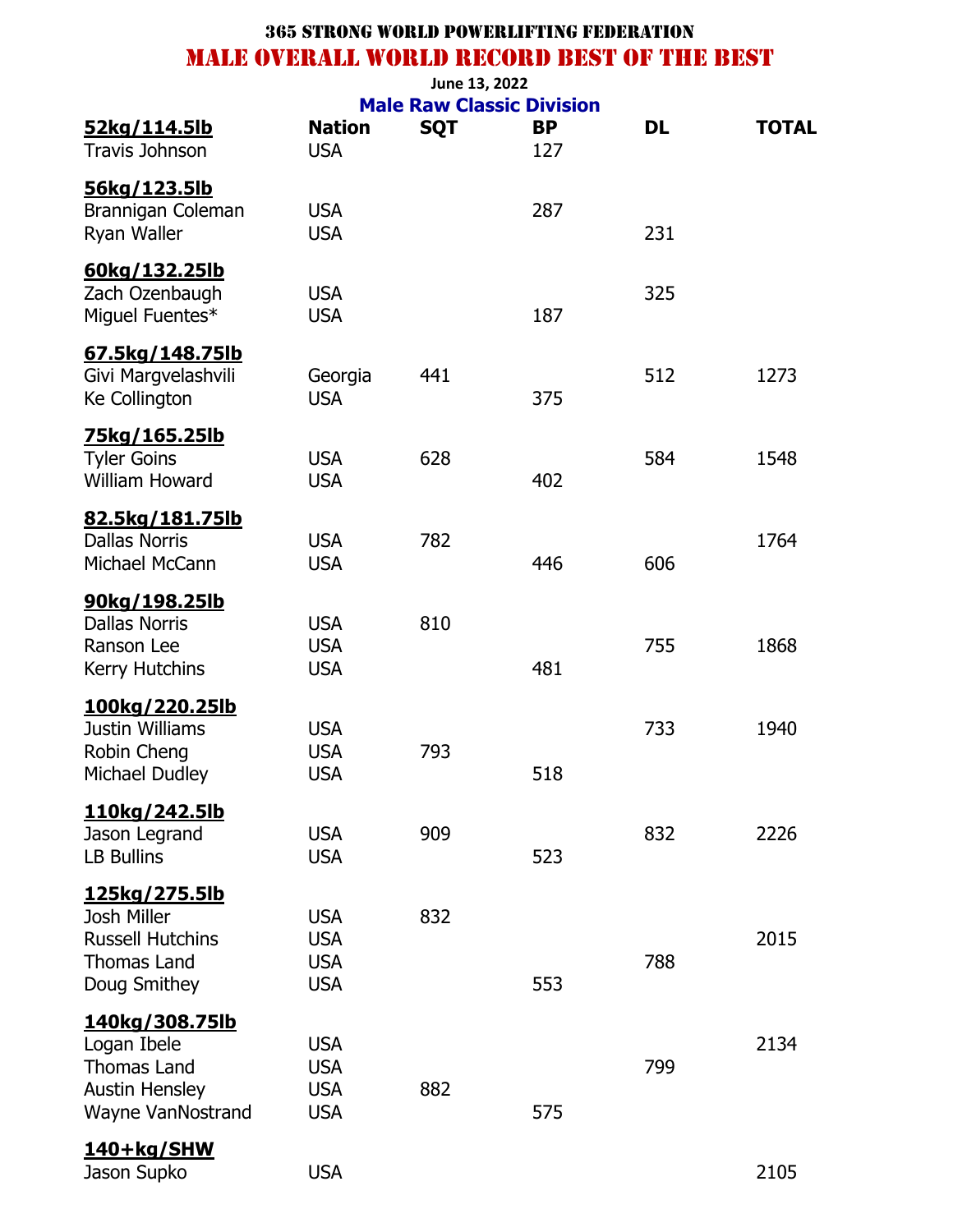|                                                                         |                                                                                         | June 13, 2022     |                                 |                  |                      |
|-------------------------------------------------------------------------|-----------------------------------------------------------------------------------------|-------------------|---------------------------------|------------------|----------------------|
| Chris Crisman<br>Wayne VanNostrand<br>Nicholas Acree                    | <b>USA</b><br><b>USA</b><br><b>USA</b>                                                  | 826               | 625                             | 825              |                      |
| <u>75kg/165.25lb</u><br>Dylan Osborne<br><b>Cameron Cochran</b>         | Male Raw Classic - Junior (20-23) Division<br><b>Nation</b><br><b>USA</b><br><b>USA</b> | <b>SQT</b><br>502 | <b>BP</b><br>358                | <b>DL</b><br>535 | <b>TOTAL</b><br>1345 |
| 82.5kg/181.75lb<br>Dylan Osborne<br><b>Zack Viers</b>                   | <b>USA</b><br><b>USA</b>                                                                | 584               | 430                             | 601              | 1538                 |
| <u>90kg/198.25lb</u><br>Jamaris Davis<br>Tim Workman                    | <b>USA</b><br><b>USA</b>                                                                | 628               | 415                             | 639              | 1675                 |
| 100kg/220.25lb<br>Michael Cooper<br>Jared Martin<br><b>Damien Cross</b> | <b>USA</b><br><b>USA</b><br><b>USA</b>                                                  | 630               | 430                             | 584<br>584       | 1630                 |
| <u>110kg/242.5lb</u><br>Jason Legrand                                   | <b>USA</b>                                                                              | 783               | 446                             | 705              | 1934                 |
| <u>125kg/275.5lb</u><br><b>Tyler Collins</b>                            | <b>USA</b>                                                                              | 670               | 475                             | 705              | 1850                 |
| 140kg/308.75lb<br>Logan Ibele                                           | <b>USA</b>                                                                              | 860               | 529                             | 744              | 2100                 |
| <u>140+/SHW</u><br><b>Bryce Moore</b><br>Gabriel Jackson                | <b>USA</b><br><b>USA</b>                                                                | 595               | 441                             | 568              | 1598                 |
|                                                                         |                                                                                         |                   | <b>Male Single-Ply Division</b> |                  |                      |
| <u>75kg/165.25lb</u><br><b>Dustin McClure</b>                           | <b>Nation</b><br><b>USA</b>                                                             | <b>SQT</b>        | <b>BP</b><br>408                | <b>DL</b>        | <b>TOTAL</b>         |
| 82.5kg/181.75lb<br>Joe Fazio<br><b>Zack Viers</b>                       | <b>USA</b><br><b>USA</b>                                                                | 623               | 562                             | 601              |                      |
| 90kg/198.25lb<br>Jared Morey<br>Lucas Pribble                           | <b>USA</b><br><b>USA</b>                                                                | 573               | 551                             | 650              | 1676                 |
| <u>100kg/220.25lb</u><br>Jim Burton<br>Jacob French                     | <b>USA</b><br><b>USA</b>                                                                | 579               | 562                             | 573              | 1571                 |
| 110kg/242.5lb<br>Zach Swayne                                            | <b>USA</b>                                                                              | 905               | 563                             | 694              | 2151                 |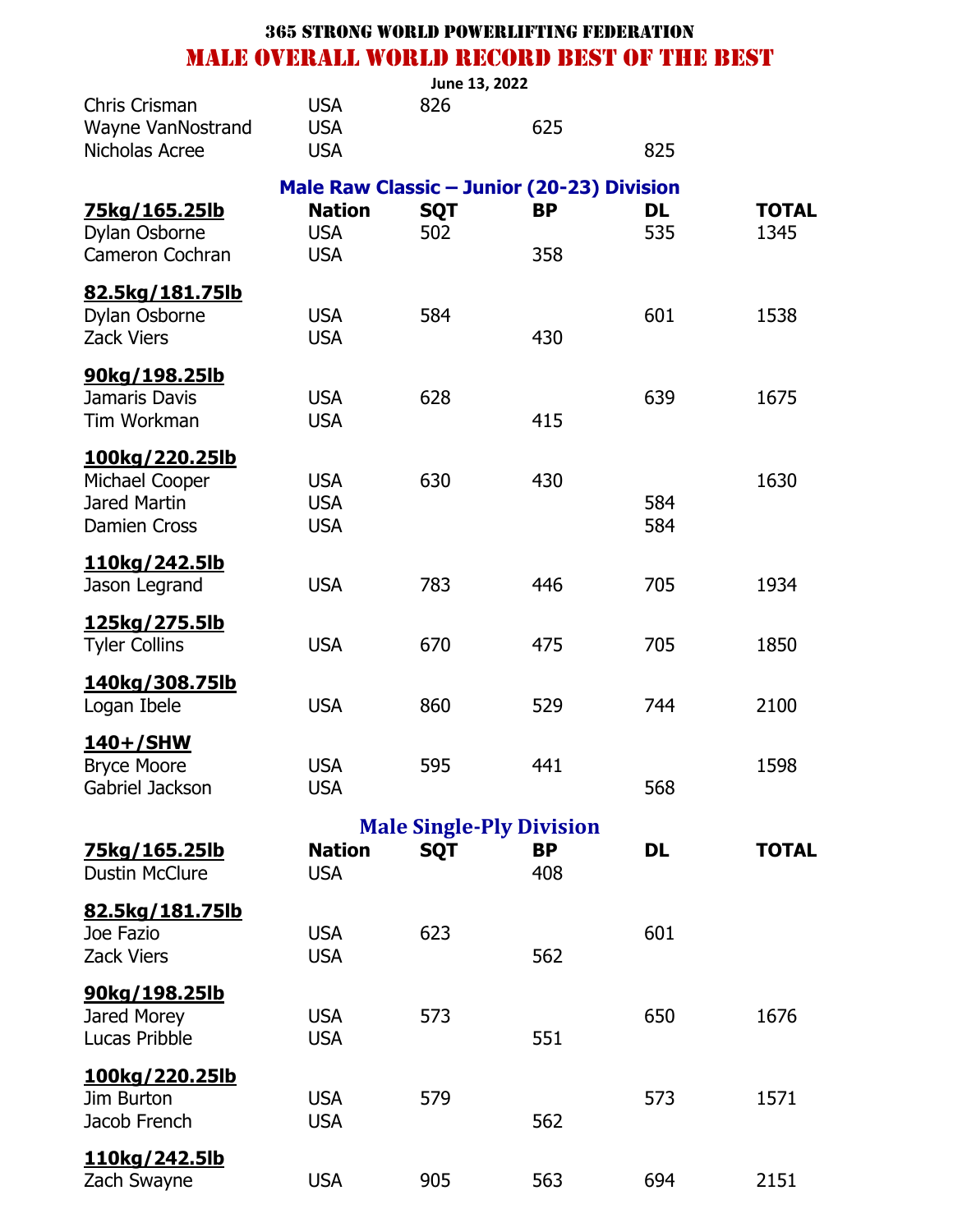|                                                           |                                                  | June 13, 2022     |                                |                  |                      |
|-----------------------------------------------------------|--------------------------------------------------|-------------------|--------------------------------|------------------|----------------------|
| <u>125kg/275.5lb</u><br>Zach Swayne                       | <b>Nation</b><br><b>USA</b>                      | <b>SQT</b><br>904 | <b>BP</b>                      | <b>DL</b><br>707 | <b>TOTAL</b><br>2162 |
| Stephen Lane                                              | <b>USA</b>                                       |                   | 705                            |                  |                      |
| 140kg/308.75lb<br>Justin Ridenhour<br>Duncan Hundley      | <b>USA</b><br><b>USA</b>                         | 656               | 926                            | 551              | 1863                 |
| <u>140+/SHW</u><br><b>Harold Collins</b><br>Jussi Kananen | <b>USA</b><br>Finland                            | 799               | 582                            | 617              | 1835                 |
|                                                           | <b>Male Single-Ply - Junior (20-23) Division</b> |                   |                                |                  |                      |
| <u>82.5kg/181.75lb</u><br><b>Zack Viers</b>               | <b>USA</b>                                       |                   | 562                            |                  |                      |
| <u>100kg/220.25lb</u><br>Jacob French                     | <b>USA</b>                                       |                   | 562                            |                  |                      |
| <u>125kg/275.5lb</u><br>Seyoum Francis                    | <b>USA</b>                                       | 507               | 309                            | 507              | 1323                 |
| 140kg/308.75lb<br>Duncan Hundley                          | <b>USA</b>                                       |                   | 926                            |                  |                      |
|                                                           |                                                  |                   | <b>Male Multi-Ply Division</b> |                  |                      |
| <u>75kg/165.25lb</u><br><b>Miguel Fuentes</b>             | <b>USA</b>                                       | 457               | 287                            | 391              | 1135                 |
| 82.5kg/181.75lb                                           |                                                  |                   |                                |                  |                      |
| <b>Scott Terry</b>                                        | <b>USA</b>                                       | 560               |                                | 485              | 1335                 |
| <b>Zack Viers</b>                                         | <b>USA</b>                                       |                   | 678                            |                  |                      |
| 90kg/198.25lb                                             |                                                  |                   |                                |                  |                      |
| <b>Kurt Mattison</b>                                      | <b>USA</b>                                       |                   | 573                            |                  |                      |
| Jordan Fender                                             | <b>USA</b>                                       | 849               |                                | 650              | 2067                 |
| <u>100kg/220.25lb</u>                                     |                                                  |                   |                                |                  |                      |
| Bryan Beanland<br>Jordan Fender                           | <b>USA</b><br><b>USA</b>                         | 904               |                                | 661<br>661       | 2271                 |
| Colby Alford                                              | <b>USA</b>                                       | 904               |                                |                  |                      |
| Lucas Pribble                                             | <b>USA</b>                                       |                   | 733                            |                  |                      |
| 110kg/242.5lb                                             |                                                  |                   |                                |                  |                      |
| <b>Brian Hill</b>                                         | <b>USA</b>                                       | 1086              |                                | 785              | 2480                 |
| Paul Lauffer                                              | <b>USA</b>                                       |                   | 711                            |                  |                      |
| <u>125kg/275.5lb</u>                                      |                                                  |                   |                                |                  |                      |
| Karl Tillman                                              | <b>USA</b>                                       |                   |                                | 744              |                      |
| Nathan Hardy                                              | <b>USA</b>                                       | 1003              |                                |                  | 2398                 |
| Doug Smithey                                              | <b>USA</b>                                       |                   | 1100                           |                  |                      |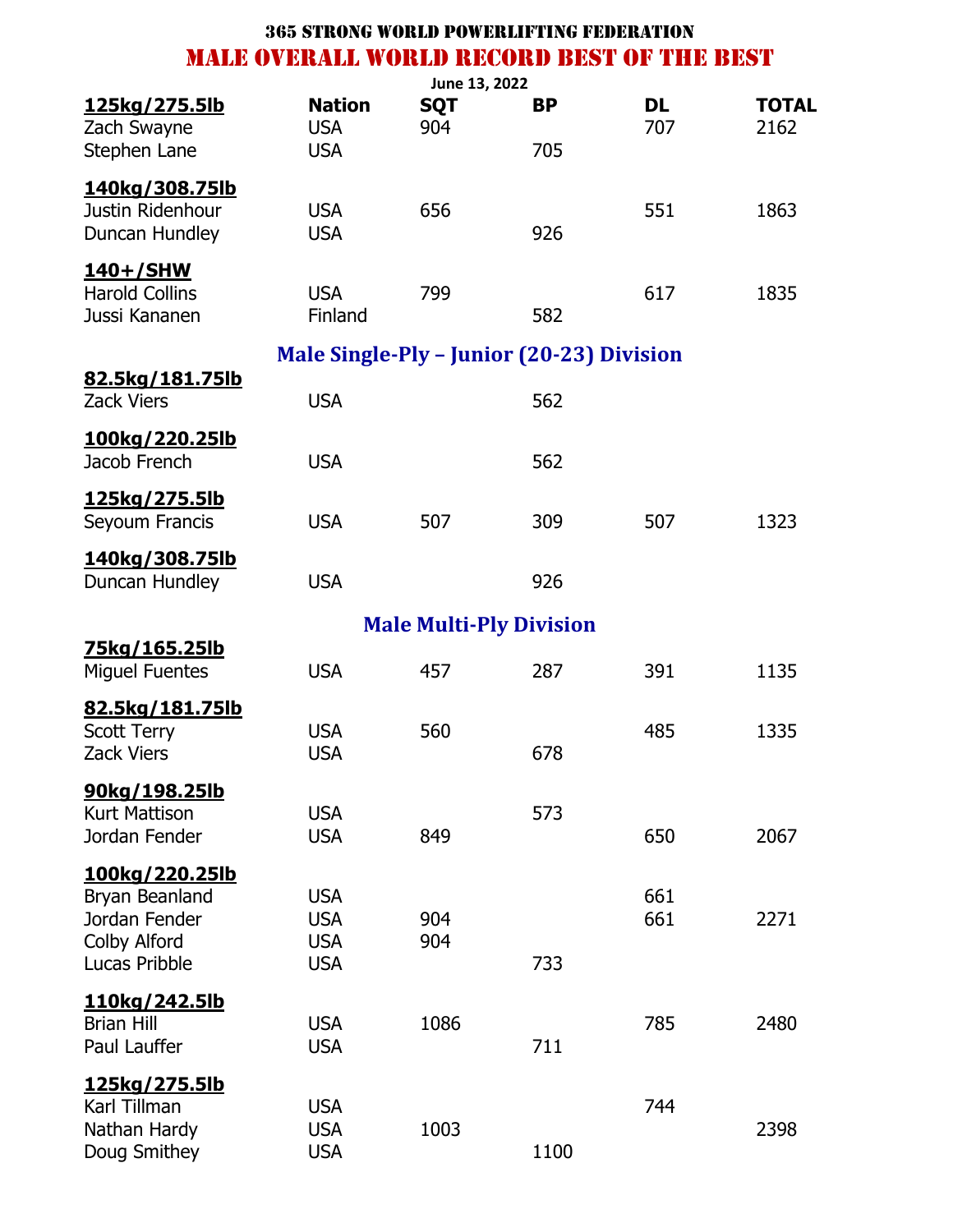|                                                                                      |                                                                                | June 13, 2022     |                  |                  |                      |
|--------------------------------------------------------------------------------------|--------------------------------------------------------------------------------|-------------------|------------------|------------------|----------------------|
| 140kg/308.75<br>Duncan Hundley<br>Levi Niswander<br><b>Bill Gillespie</b>            | <b>USA</b><br><b>USA</b><br><b>USA</b>                                         | 1135              | 1053             | 777              | 2712                 |
| 140+kg/SHW<br><b>TJ Watkins</b><br><b>Bill Gillespie</b>                             | <b>USA</b><br><b>USA</b>                                                       | 953               | 1130             | 777              | 2497                 |
| <u>75kg/165.25lb</u><br>Matt Gabbey                                                  | <b>Male Multi-Ply - Junior (20-23) Division</b><br><b>Nation</b><br><b>USA</b> | <b>SQT</b><br>441 | <b>BP</b><br>220 | <b>DL</b><br>375 | <b>TOTAL</b><br>1036 |
| 82.5kg/181.75lb<br><b>Zack Viers</b>                                                 | <b>USA</b>                                                                     |                   | 562              |                  |                      |
| 100kg/220.25lb<br>Dillon Typhair<br><b>Colby Alford</b>                              | <b>USA</b><br><b>USA</b>                                                       | 904               |                  | 529              |                      |
| <u>110kg/242.5lb</u><br>Ben Batson<br>Joe Abramovitze<br>Greyson Williams            | <b>USA</b><br><b>USA</b><br><b>USA</b>                                         | 722               | 672<br>672       | 606              | 1830                 |
| 140kg/308.75lb<br>Duncan Hundley                                                     | <b>USA</b>                                                                     | 1135              | 904              | 672              | 2712                 |
| 140+/SHW<br><b>Rich Stanley</b>                                                      | <b>USA</b>                                                                     |                   | 650              |                  |                      |
|                                                                                      | <b>Male Sub-Masters (35-39) - Raw Division</b>                                 |                   |                  |                  |                      |
| 60kg/132.25lb<br>Prab Kuppusamy                                                      | <b>USA</b>                                                                     | 231               | 171              | 325              | 727                  |
| 67.5kg/148.75lb<br><b>Theopolis Ussery</b>                                           | <b>USA</b>                                                                     | 441               | 342              | 523              | 1306                 |
| <u>75kg/165.25lb</u><br>Zura Chkhetiani<br><b>William Howard</b>                     | Georgia<br><b>USA</b>                                                          | 518               | 402              | 551              | 1433                 |
| <u>82.5kg/181.75lb</u><br><b>Rickey Chapman</b><br><b>Brian Welch</b><br>Ron Rushing | <b>USA</b><br><b>USA</b><br><b>USA</b>                                         | 430               | 386              | 530              | 1240                 |
| 90kg/198.25lb<br>Corey McManus<br>Dustin Kocher<br>James Adams                       | <b>USA</b><br><b>USA</b><br><b>USA</b>                                         | 479               | 480              | 540              | 1378                 |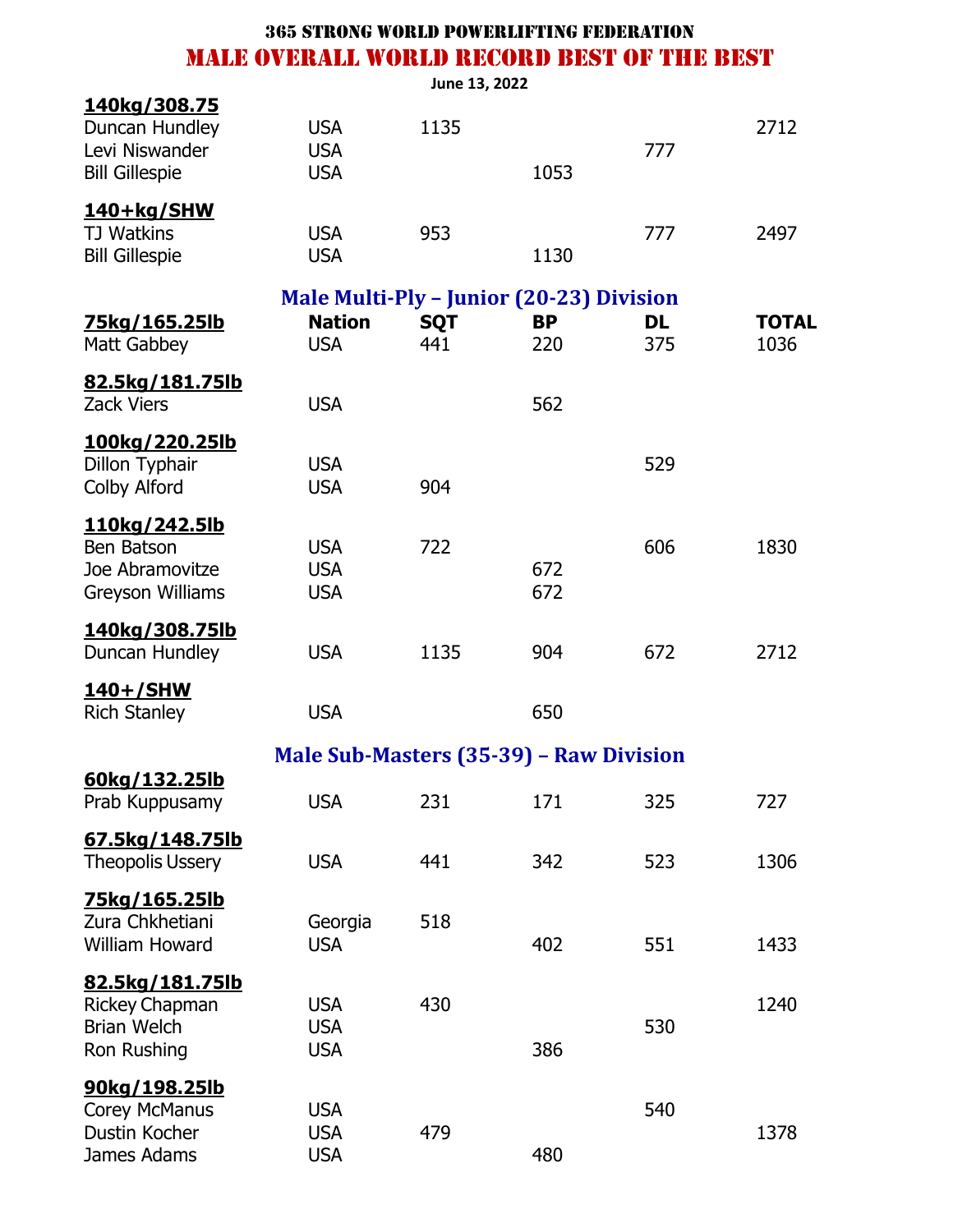|                                                                                         |                                                 | June 13, 2022     |           |                  |                     |
|-----------------------------------------------------------------------------------------|-------------------------------------------------|-------------------|-----------|------------------|---------------------|
| <u>100kg/220.25lb</u><br><b>Burt Conley</b><br><b>LB Bullins</b><br><b>Benny Taylor</b> | <b>USA</b><br><b>USA</b><br><b>USA</b>          | 573               | 463       | 661              | 1516                |
| <u>110kg/242.5lb</u><br><b>Mathew Tosi</b><br><b>LB Bullins</b>                         | <b>USA</b><br><b>USA</b>                        | 540               | 524       | 606              | 1620                |
| 125kg/275.5lb<br><b>Wesley Wright</b><br>Clark Bobo                                     | <b>USA</b><br><b>USA</b>                        | 555               | 465       | 680              | 1670                |
| 140kg/308.75<br><b>William Rinnix</b>                                                   | <b>USA</b>                                      | 623               | 485       | 722              | 1830                |
| 140+kg/SHW<br>Robert Doll                                                               | <b>USA</b>                                      | 678               | 507       | 678              | 1863                |
|                                                                                         | Male Sub-Masters (35-39) - Raw Classic Division |                   |           |                  |                     |
| <u>75kg/165.25lb</u><br>James McManus                                                   | <b>Nation</b><br><b>USA</b>                     | <b>SQT</b><br>270 | <b>BP</b> | <b>DL</b><br>342 | <b>TOTAL</b><br>838 |
| William Howard                                                                          | <b>USA</b>                                      |                   | 402       |                  |                     |
| 82.5kg/181.75lb<br><b>Dallas Norris</b><br>Ron Rushing                                  | <b>USA</b><br><b>USA</b>                        | 783               | 386       | 606              | 1764                |
| 90kg/198.25lb<br><b>Dallas Norris</b><br>James Adams                                    | <b>USA</b>                                      | 810               | 480       | 645              | 1810                |
| 100kg/220.25lb<br><b>Chris Anderson</b><br><b>LB Bullins</b>                            | <b>USA</b><br><b>USA</b>                        | 639               | 463       | 639              | 1686                |
| <u>110kg/242.5lb</u><br><b>Scott Metcalf</b><br><b>LB Bullins</b><br>Jarvis Pickens     | <b>USA</b><br><b>USA</b><br><b>USA</b>          | 705               | 524       | 705<br>705       | 1813                |
| <u>125kg/275.5lb</u><br>Jonathan Batchelor<br>Allen Rogers                              | <b>USA</b><br><b>USA</b>                        | 573               | 468       | 601              | 1576                |
| <u>140kg/308.75</u><br>Joshua Hodsen<br><b>William Rinnix</b><br><b>Jason Cantrell</b>  | <b>USA</b><br><b>USA</b><br><b>USA</b>          | 601               | 485       | 580              | 1615                |
| 140+kg/SHW<br>Mike McIntosh                                                             | <b>USA</b>                                      | 678               |           |                  |                     |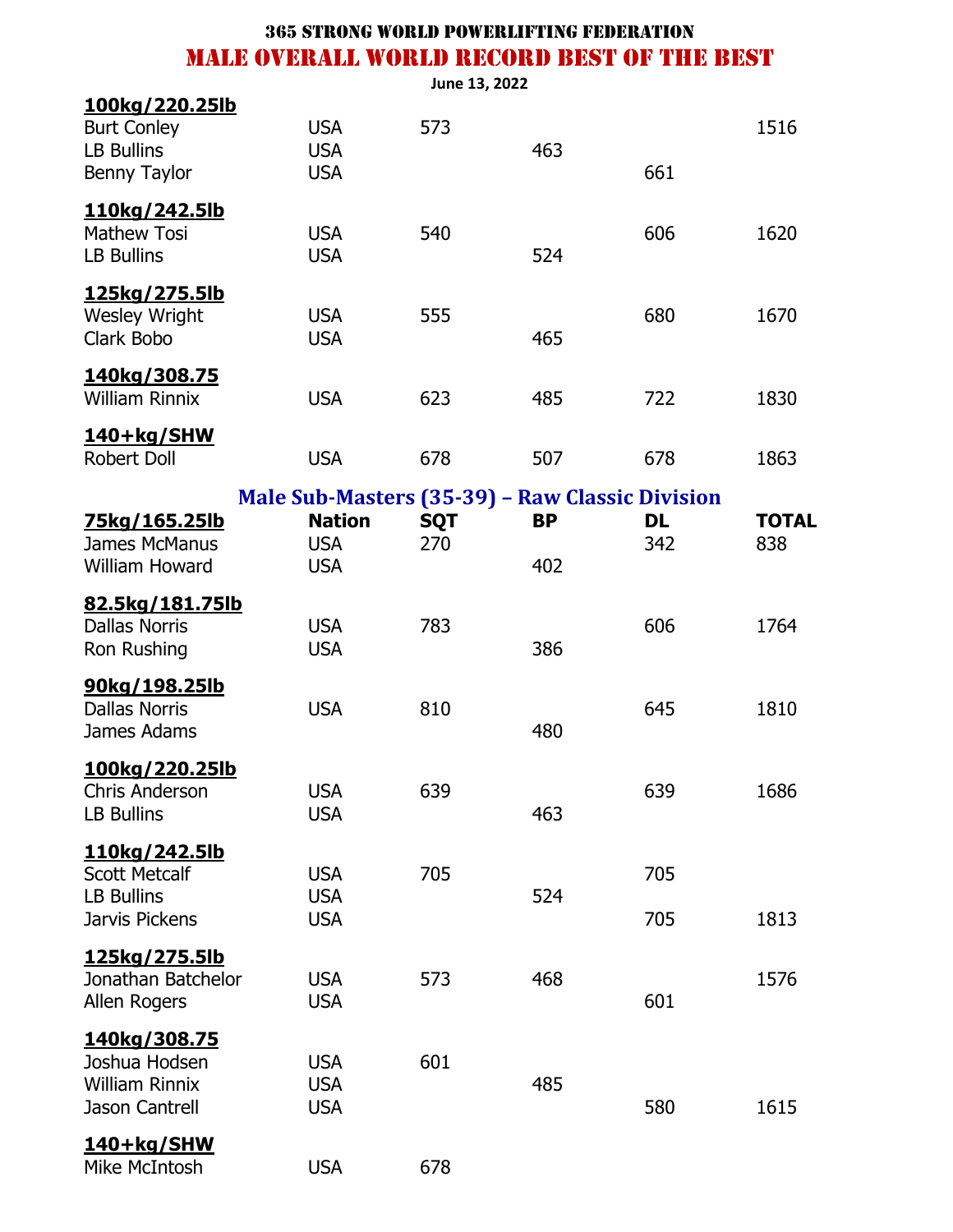|                                                                  |                                                | June 13, 2022 |                  |            |              |
|------------------------------------------------------------------|------------------------------------------------|---------------|------------------|------------|--------------|
| Kevin Hall<br>Robert Doll                                        | <b>USA</b><br><b>USA</b>                       |               | 507              | 711        | 1764         |
|                                                                  | Male Sub-Masters (35-39) – Single-ply Division |               |                  |            |              |
| 75kg/165.25lb<br><b>Dustin McClure</b>                           | <b>Nation</b><br><b>USA</b>                    | <b>SQT</b>    | <b>BP</b><br>408 | <b>DL</b>  | <b>TOTAL</b> |
| 82.5kg/181.75lb<br><b>Dustin McClure</b>                         | <b>USA</b>                                     |               | 430              |            |              |
| <u>90kg/198.25lb</u><br>Jared Morey                              | <b>USA</b>                                     | 573           | 452              | 650        | 1675         |
| <u>100kg/220.25lb</u><br>Jim Burton<br>Jadah Metcalf             | <b>USA</b><br><b>USA</b>                       | 579           | 419              | 573<br>573 | 1571         |
| 110kg/242.5lb<br>Ryan Farnham<br><b>LB Bullins</b><br>Jim Burton | <b>USA</b><br><b>USA</b><br><b>USA</b>         | 623           | 562              | 573        | 1549         |
| 140+kg/SHW<br>Jussi Kananen                                      | Finland                                        |               | 582              |            |              |
|                                                                  | Male Sub-Masters (35-39) – Multi-ply Division  |               |                  |            |              |
| 82.5kg/181.75lb<br>DJ Mooe                                       | <b>USA</b>                                     |               | 369              |            |              |
| <u>100kg/220.25lb</u><br>Bryan Beamland                          | <b>USA</b>                                     | 876           | 656              | 661        | 2193         |
| <u>125kg/275.5lb</u><br><b>Barron Henderson</b><br>Shaun Asher   | <b>USA</b><br><b>USA</b>                       | 750           | 501              | 680        | 1820         |
| 140kg/308.75<br>Levi Niswander                                   | <b>USA</b>                                     | 937           | 738              | 727        | 2403         |
| 140+kg/SHW<br><b>TJ Watkins</b>                                  | <b>USA</b>                                     | 953           | 766              | 777        | 2497         |
|                                                                  |                                                |               |                  |            |              |

#### **Male Masters Division**

| 56kg/123.5lb                          |                 |                                  |            |                  |     |              |
|---------------------------------------|-----------------|----------------------------------|------------|------------------|-----|--------------|
| Everett Lopez                         |                 | <b>Gear Nation</b><br><b>USA</b> | <b>SOT</b> | <b>BP</b><br>149 | DL  | <b>TOTAL</b> |
| 60kg/132.2lb<br><b>Timothy Bailey</b> |                 | <b>USA</b>                       | 138        | 121              | 220 | 479          |
| 75kg/165.25lb                         |                 |                                  |            |                  |     | 920          |
|                                       | Chris Blanchard | R<br>R<br>R                      | USA        |                  |     | 391          |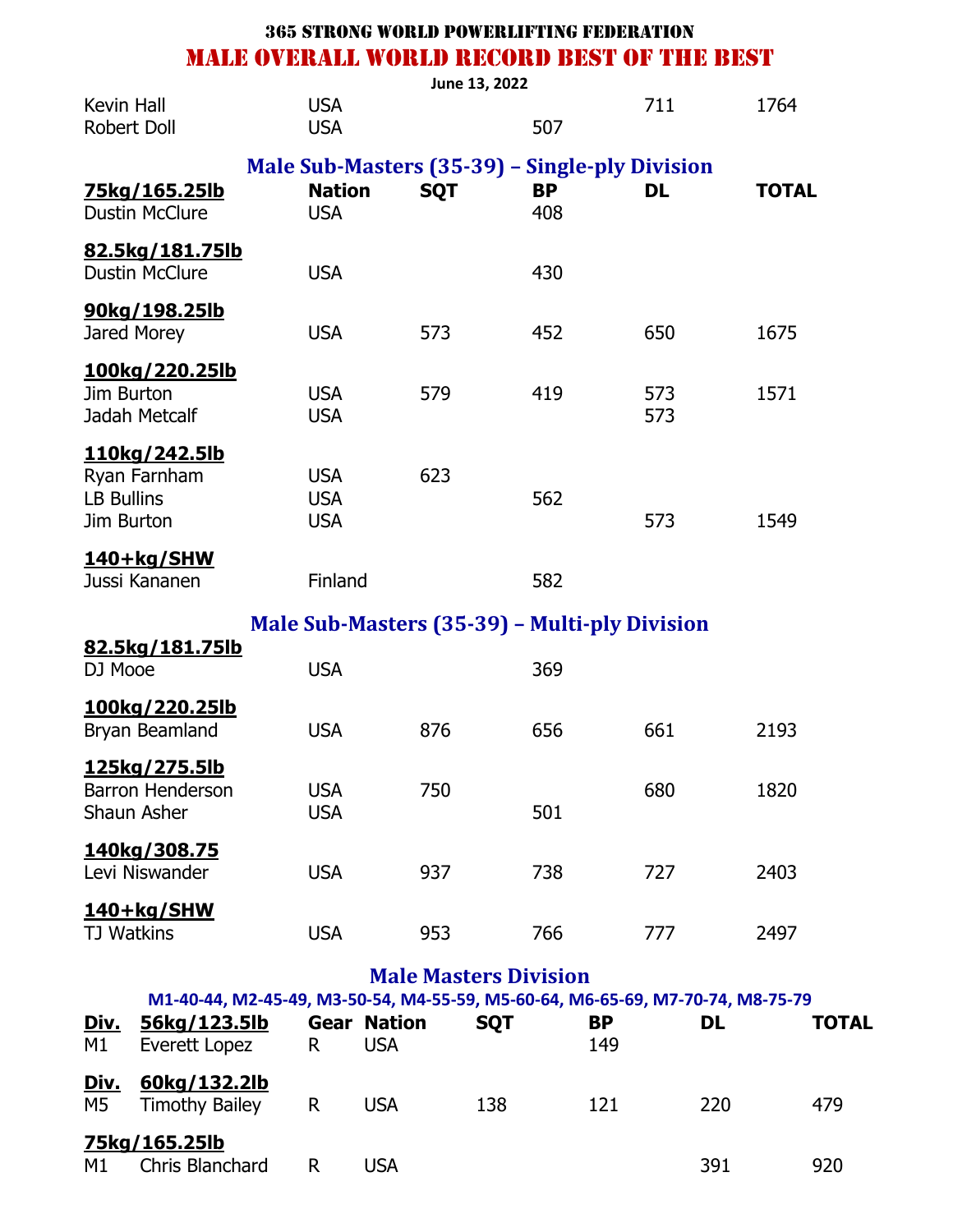|                      |                                        |                           |                          | June 13, 2022 |            |     |              |
|----------------------|----------------------------------------|---------------------------|--------------------------|---------------|------------|-----|--------------|
| M1                   | George Shelby                          | R                         | <b>USA</b>               | 331           |            |     |              |
| M1                   | Lamont Keenon                          | $\mathsf R$               | <b>USA</b>               |               | 320        |     |              |
| M1                   | George Shelby                          | <b>RC</b>                 | <b>USA</b>               | 326           |            | 402 | 942          |
| M <sub>3</sub>       | <b>Patrick Mackin</b>                  | R                         | <b>USA</b>               |               | 319        |     |              |
| M4                   | Dorsey Thomas                          | <b>RC</b>                 | <b>USA</b>               | 308           | 231        |     | 733          |
| M4                   | <b>Bill Croft</b>                      | R                         | <b>USA</b>               |               |            | 584 |              |
| M5                   | <b>Tommy Pardue</b>                    | R                         | <b>USA</b>               | 336           |            | 402 | 953          |
| M <sub>5</sub>       | <b>Chet Peters</b>                     | R                         | <b>USA</b>               |               | 226        |     |              |
| M6                   | <b>Tommy Pardue</b>                    | <b>RC</b>                 | <b>USA</b>               | 391           | 220        | 408 | 1019         |
|                      | <u>82.5kg/181.75lb</u>                 |                           |                          |               |            |     |              |
| M1                   | Michael Mahaffey                       | <b>RC</b>                 | <b>USA</b>               | 601           | 350        | 540 | 1440         |
| M1                   | Michael Mahaffey                       | R.                        | <b>USA</b>               | 515           | 350        | 545 | 1400         |
| M1                   | Chris Williamson                       | <b>MP</b>                 | <b>USA</b>               |               | 606        |     |              |
| M1                   | <b>Dustin McClure</b>                  | <b>MP</b>                 | <b>USA</b>               |               |            | 441 |              |
| M <sub>2</sub>       | <b>Scott Terry</b>                     | <b>MP</b>                 | <b>USA</b>               | 560           |            | 485 | 1335         |
| M <sub>2</sub>       | Michael Mahaffey                       | $\mathsf{R}$              | <b>USA</b>               | 540           | 325        | 540 | 1405         |
| M <sub>2</sub>       | Michael Mahaffey                       | <b>RC</b>                 | <b>USA</b>               | 606           |            | 524 | 1455         |
| M <sub>3</sub>       | <b>Matthew Arndt</b>                   | R                         | <b>USA</b>               |               | 325        |     |              |
| M4                   | Matt Oesch                             | <b>SP</b>                 | <b>USA</b>               | 408           | 248        | 364 | 1020         |
| M4                   | Joe Plyler                             | R                         | <b>USA</b>               | 397           | 265        | 441 | 1091         |
| M <sub>5</sub>       | <b>Tom Napoli</b>                      | R                         | <b>USA</b>               | 309           | 331        | 435 | 1075         |
| M7                   | Ted de Ment                            | <b>RC</b>                 | <b>USA</b>               | 457           | 248        | 386 | 1091         |
| M <sub>8</sub>       | Chuck Baumohl                          | R                         | <b>USA</b>               |               | 298        |     |              |
|                      |                                        |                           |                          |               |            |     |              |
| M <sub>8</sub>       | Pete Miller                            |                           | <b>USA</b>               |               |            | 347 |              |
| M <sub>9</sub>       | Jeff Guller                            | $\mathsf{R}$<br><b>SP</b> | <b>USA</b>               |               | 204        | 264 |              |
|                      |                                        |                           | <b>Gear Nation</b>       | <b>SQT</b>    | <b>BP</b>  | DL  | <b>Total</b> |
| M1                   | 90kg/198.25lb<br><b>Corey McManus</b>  | R                         | <b>USA</b>               | 545           |            |     | 1504         |
| M1                   | <b>Demetrius Neal</b>                  | R                         | <b>USA</b>               |               | 430        | 584 |              |
| M1                   | <b>Chase Pardue</b>                    | MP                        | <b>USA</b>               | 540           |            | 479 | 1312         |
| M1                   | Nathan Crawford                        | <b>RC</b>                 | <b>USA</b>               | 264           |            | 369 | 799          |
| M <sub>2</sub>       | <b>Corey McManus</b>                   | R.                        | <b>USA</b>               | 523           | 402        | 535 | 1460         |
| M <sub>2</sub>       | <b>Bob Saeger</b>                      | <b>SP</b>                 | <b>USA</b>               | 463           | 336        | 441 | 1229         |
| M <sub>2</sub>       | Michael Edwards                        | <b>RC</b>                 | <b>USA</b>               | 590           | 331        | 650 | 1571         |
| M <sub>2</sub>       | <b>Chase Pardue</b>                    | <b>MP</b>                 | <b>USA</b>               | 551           | 375        | 479 | 1405         |
| M3                   | Tim Boardman                           | <b>RC</b>                 | <b>USA</b>               | 325           |            | 419 | 1042         |
| M <sub>3</sub>       | <b>Tim Bostic</b>                      | R.                        | <b>USA</b>               |               | 325        |     |              |
| M3                   | <b>Tim Bostic</b>                      | SP                        | <b>USA</b>               |               | 408        |     |              |
| M3                   | <b>Tom Allen</b>                       | R                         | <b>USA</b>               |               |            | 452 |              |
| M4                   | Nathan Crawford                        | <b>RC</b>                 | <b>USA</b>               | 292           |            | 369 | 821          |
| M4                   | David Taylor                           | R                         | <b>USA</b>               | 325           |            | 425 | 1070         |
| M4                   | Larry Ulrich                           | R                         | <b>USA</b>               |               | 380        |     |              |
| M4                   | <b>Kurt Mattison</b>                   | <b>MP</b>                 | <b>USA</b>               |               | 573        |     |              |
| M <sub>5</sub>       | Tom Napoli                             | R                         | <b>USA</b>               |               | 342        |     |              |
| M <sub>5</sub>       | Roy Apseloff                           | R                         | <b>USA</b>               | 380           |            | 584 | 1179         |
| M6                   | Ted de Ment                            | <b>RC</b>                 | <b>USA</b>               | 529           |            | 408 | 1190         |
| M6<br>M <sub>6</sub> | <b>Todd Campo</b><br><b>Todd Campo</b> | <b>MP</b><br><b>SP</b>    | <b>USA</b><br><b>USA</b> |               | 463<br>457 |     |              |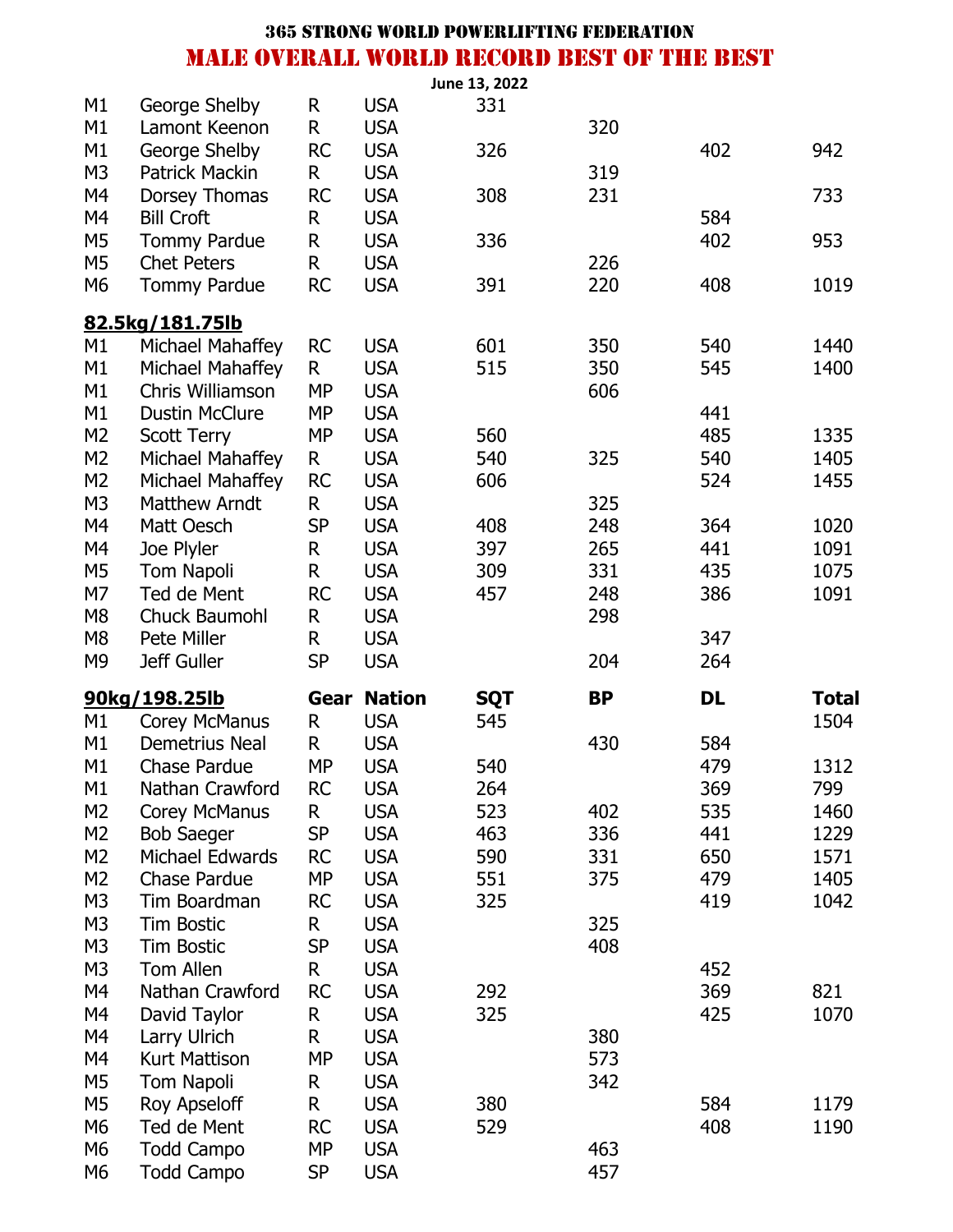|                |                       |              |               | June 13, 2022 |           |           |              |
|----------------|-----------------------|--------------|---------------|---------------|-----------|-----------|--------------|
| M <sub>6</sub> | <b>Todd Campo</b>     | R            | <b>USA</b>    |               | 391       |           |              |
| M <sub>6</sub> | <b>Bill Stanaland</b> | $\mathsf R$  | <b>USA</b>    | 303           |           | 397       | 887          |
| M <sub>8</sub> | Jeff Guller           | <b>RC</b>    | <b>USA</b>    | 342           |           | 275       | 771          |
| M <sub>8</sub> | Chuck Baumohl         | R.           | <b>USA</b>    |               | 314       |           |              |
| M <sub>8</sub> | Jeff Guller           | <b>SP</b>    | <b>USA</b>    | 386           | 204       | 303       | 860          |
| M <sub>8</sub> | Tom Kalen             | $\mathsf{R}$ | <b>USA</b>    | 325           |           |           | 865          |
| M <sub>8</sub> | Jerry Torbush         | $\mathsf R$  | <b>USA</b>    |               |           | 402       |              |
| M <sub>9</sub> | <b>Jeff Guller</b>    | <b>SP</b>    | <b>USA</b>    |               | 204       | 259       |              |
|                |                       |              |               |               |           |           |              |
|                | 100kg/220.25lb        | Gear         | <b>Nation</b> | <b>SQT</b>    | <b>BP</b> | <b>DL</b> | <b>TOTAL</b> |
| M1             | Alan Fitzgerald       | <b>RC</b>    | <b>USA</b>    | 529           |           |           |              |
| M1             | <b>Robert Heaton</b>  | $\mathsf R$  | <b>USA</b>    | 474           |           |           | 1367         |
| M1             | Jamie Dorton          | $\mathsf R$  | <b>USA</b>    |               | 440       |           |              |
| M1             | <b>Demetrius Neal</b> | $\mathsf R$  | <b>USA</b>    |               |           | 562       |              |
| M1             | <b>Mark Brewer</b>    | <b>SP</b>    | <b>USA</b>    | 452           | 353       | 529       | 1334         |
| M1             | <b>Chase Pardue</b>   | <b>MP</b>    | <b>USA</b>    | 474           | 303       | 474       | 1251         |
| M <sub>2</sub> | Jamie Dorton          | R            | <b>USA</b>    |               | 430       |           |              |
| M <sub>2</sub> | John Thacker          | <b>MP</b>    | <b>USA</b>    |               | 606       |           |              |
| M <sub>2</sub> | Jerry Hodges          | R            | <b>USA</b>    | 535           |           | 524       | 1483         |
| M <sub>2</sub> | Jeff Beckham          | <b>RC</b>    | <b>USA</b>    | 530           |           | 568       | 1415         |
| M <sub>3</sub> | Zeb Weese             | $\mathsf R$  | <b>USA</b>    | 331           |           | 347       | 948          |
| M <sub>3</sub> | Lewis Schirloff       | R            | <b>USA</b>    |               | 394       |           |              |
| M <sub>3</sub> | Thomas Bowman         | <b>SP</b>    | <b>USA</b>    |               |           | 540       |              |
| M4             | Damon Senaha          | <b>RC</b>    | <b>USA</b>    | 353           |           | 485       | 1108         |
| M4             | Rob Bumgarner         | <b>MP</b>    | <b>USA</b>    |               | 364       |           |              |
| M4             | Danny Plyler          | $\mathsf{R}$ | <b>USA</b>    | 430           | 408       | 518       | 1334         |
| M <sub>5</sub> | Roger Pardue          | <b>MP</b>    | <b>USA</b>    | 805           | 463       | 502       | 1769         |
| M <sub>5</sub> | Danny Plyler          | R            | <b>USA</b>    |               | 416       |           |              |
| M <sub>5</sub> | Mike Fleeger          | <b>SP</b>    | <b>USA</b>    | 501           | 188       | 501       | 1190         |
| M <sub>5</sub> | Roy Apseloff          | $\mathsf R$  | <b>USA</b>    | 364           |           | 551       | 1146         |
| M <sub>6</sub> | <b>Bill Stanaland</b> | R            | <b>USA</b>    | 320           |           | 419       | 959          |
| M <sub>6</sub> | <b>Todd Campo</b>     | $\mathsf{R}$ | <b>USA</b>    |               | 391       |           |              |
| M <sub>6</sub> | <b>Todd Campo</b>     | <b>SP</b>    | <b>USA</b>    |               | 479       |           |              |
| M <sub>6</sub> | <b>Todd Campo</b>     | <b>MP</b>    | <b>USA</b>    |               | 452       |           |              |
|                | 110kg/242.5lb         | Gear         | <b>Nation</b> | <b>SQT</b>    | <b>BP</b> | <b>DL</b> | <b>Total</b> |
| M1             | Mindis Jurenas        | R            | <b>USA</b>    | 639           |           | 700       | 1764         |
| M1             | David Crater          | R            | <b>USA</b>    |               | 455       |           |              |
| M1             | <b>Willis Lewis</b>   | <b>SP</b>    | <b>USA</b>    |               |           | 670       | 1600         |
| M1             | Josh Richardson       | <b>SP</b>    | <b>USA</b>    |               | 540       |           |              |
| M1             | Ryan Farnham          | <b>SP</b>    | <b>USA</b>    | 645           |           |           |              |
| M1             | <b>Anthony Noble</b>  | <b>MP</b>    | <b>USA</b>    | 705           |           | 557       | 1664         |
| M1             | Josh Richardson       | <b>MP</b>    | <b>USA</b>    |               | 705       |           |              |
| M1             | Jeremy Bost           | <b>RC</b>    | <b>USA</b>    | 568           |           |           | 1538         |
| M <sub>2</sub> | Paul Lauffer          | <b>MP</b>    | <b>USA</b>    |               | 711       |           |              |
| M <sub>2</sub> | David Crater          | R            | <b>USA</b>    |               | 430       |           |              |
| M <sub>2</sub> | <b>Willis Lewis</b>   | <b>SP</b>    | <b>USA</b>    | 556           | 419       | 661       | 1576         |
| M <sub>2</sub> | Keith Roybal          | R            | <b>USA</b>    |               |           | 546       |              |
| M <sub>3</sub> | Roger Pinnix          | R            | <b>USA</b>    | 551           |           | 546       | 1521         |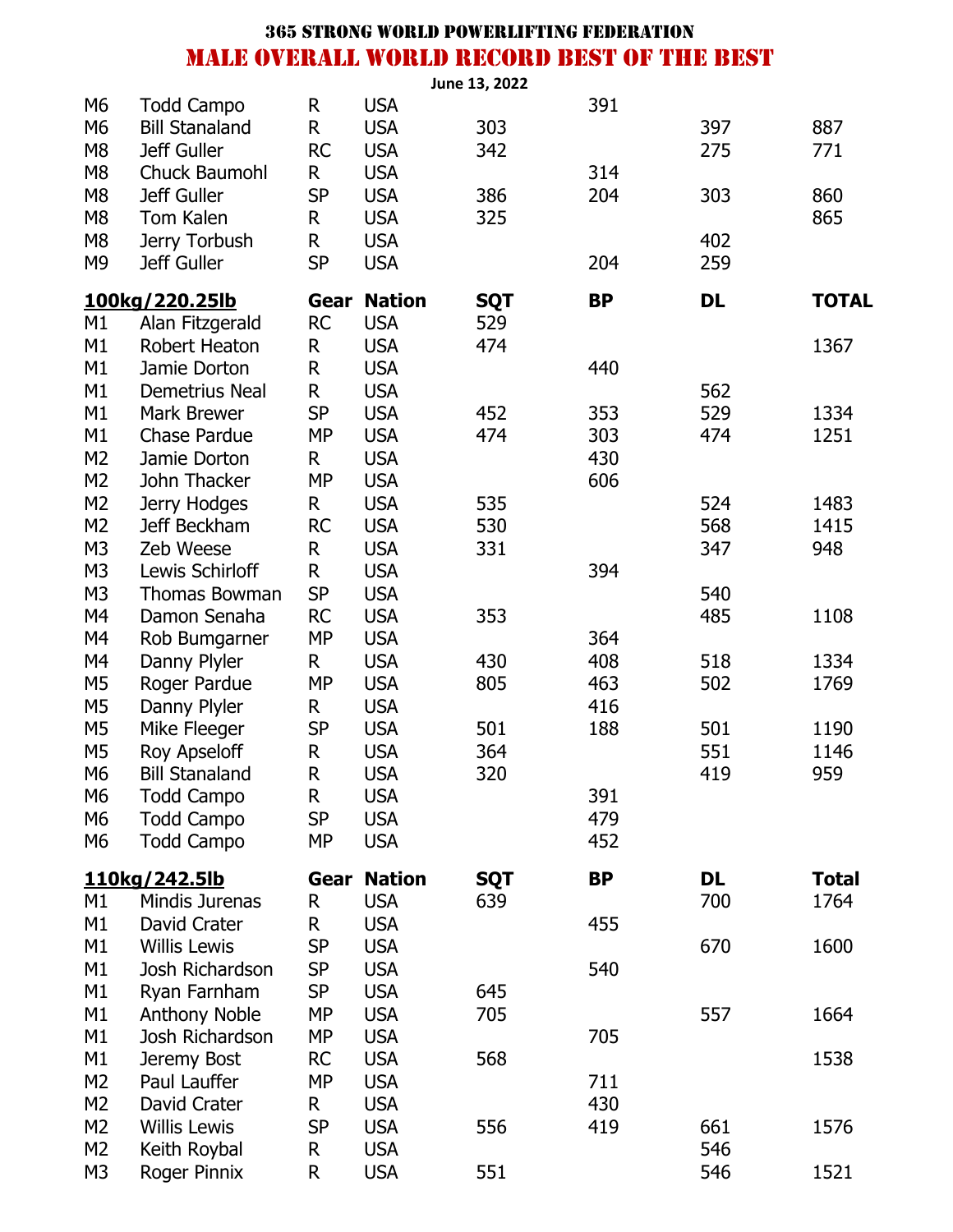|                |                        |           |            | June 13, 2022 |      |     |      |
|----------------|------------------------|-----------|------------|---------------|------|-----|------|
| M <sub>3</sub> | <b>Mitch Phillips</b>  | R         | <b>USA</b> |               |      | 573 |      |
| M <sub>3</sub> | Mark Holbrook          | R         | <b>USA</b> |               | 502  |     |      |
| M <sub>3</sub> | Derek Williams         | <b>RC</b> | Scotland   | 601           |      | 529 | 1400 |
| M <sub>3</sub> | <b>Richie Anderson</b> | <b>MP</b> | <b>USA</b> |               | 573  |     |      |
| M <sub>3</sub> | <b>Chuck Ayers</b>     | <b>SP</b> | <b>USA</b> |               | 452  |     |      |
| M4             | Joe McGinnis           | R         | <b>USA</b> | 430           |      |     | 1141 |
| M4             | Derek Williams         | RC        | <b>USA</b> | 606           |      | 551 | 1416 |
| M4             | David Taylor           | R         | <b>USA</b> |               | 386  |     |      |
| M4             | Rob Bumgarner          | <b>MP</b> | <b>USA</b> |               | 364  |     |      |
| M4             | <b>Todd King</b>       | R         | <b>USA</b> |               |      | 501 |      |
| M4             | Thomas Bowman          | <b>SP</b> | <b>USA</b> |               |      | 601 |      |
| M <sub>5</sub> | Joe McGinnis           | <b>RC</b> | <b>USA</b> | 507           |      | 507 | 1334 |
| M <sub>5</sub> | <b>Bob McClure</b>     | R         | <b>USA</b> | 446           |      | 507 | 1240 |
| M <sub>5</sub> | James Walker           | R         | <b>USA</b> |               | 397  |     |      |
| M <sub>6</sub> | Tom Bowman             | <b>MP</b> | <b>USA</b> | 733           | 220  | 513 | 1466 |
| M <sub>6</sub> | Sam Childs             | R         | <b>USA</b> |               | 405  |     |      |
| M <sub>6</sub> | <b>Steve Reschke</b>   | R         | <b>USA</b> | 231           |      |     | 727  |
| M <sub>6</sub> | <b>Charles Wright</b>  | R         | <b>USA</b> |               |      | 325 |      |
|                |                        |           |            |               |      |     |      |
|                | 125kg/275.5lb          |           |            |               |      |     |      |
| M1             | Josh Richardson        | <b>MP</b> | <b>USA</b> |               | 606  |     |      |
| M1             | Barron Henderson       | <b>SP</b> | <b>USA</b> | 800           |      | 665 | 1865 |
| M1             | Josh Richardson        | <b>SP</b> | <b>USA</b> |               | 540  |     |      |
| M1             | <b>Daniel Bowers</b>   | <b>RC</b> | <b>USA</b> | 628           |      | 628 | 1648 |
| M1             | Doug Smithey           | R         | <b>USA</b> |               | 551  |     |      |
| M1             | Daniel Scott           | R         | <b>USA</b> | 468           |      |     | 1361 |
| M1             | <b>Matthew Ingles</b>  | R         | <b>USA</b> |               |      | 590 |      |
| M <sub>2</sub> | <b>Brian Cram</b>      | R         | <b>USA</b> | 601           |      | 639 | 1681 |
| M <sub>2</sub> | <b>Willis Lewis</b>    | <b>SP</b> | <b>USA</b> | 562           |      | 584 | 1532 |
| M <sub>2</sub> | <b>Travis Rinnert</b>  | <b>RC</b> | <b>USA</b> |               |      | 573 |      |
| M <sub>2</sub> | Jeremy Bost            | <b>RC</b> | <b>USA</b> | 601           |      |     | 1554 |
| M <sub>2</sub> | Doug Smithey           | R         | <b>USA</b> |               | 553  |     |      |
| M <sub>2</sub> | Doug Smithey           | <b>SP</b> | <b>USA</b> |               | 700  |     |      |
| M <sub>2</sub> | Doug Smithey           | <b>MP</b> | <b>USA</b> |               | 1100 |     |      |
| M <sub>2</sub> | <b>Travis Rinnert</b>  | <b>MP</b> | <b>USA</b> | 700           |      | 557 | 1819 |
| M <sub>3</sub> | Karl Tillman           | <b>MP</b> | <b>USA</b> | 931           |      | 744 | 2276 |
| M <sub>3</sub> | <b>Rich McDowell</b>   | <b>MP</b> | <b>USA</b> |               | 805  |     |      |
| M <sub>3</sub> | <b>Curtis Rabon</b>    | <b>RC</b> | <b>USA</b> | 771           |      | 705 | 1918 |
| M <sub>3</sub> | Kenny Moore            | <b>RC</b> | <b>USA</b> |               | 452  |     |      |
| M <sub>3</sub> | <b>Barry McCauley</b>  | <b>SP</b> | <b>USA</b> |               | 557  |     |      |
| M <sub>3</sub> | <b>Chris Phillips</b>  | R         | <b>USA</b> | 584           |      | 601 | 1565 |
| M4             | Curtis Rabon           | R         | <b>USA</b> | 546           |      | 612 | 1527 |
| M4             | Curtis Rabon           | <b>RC</b> | <b>USA</b> | 705           | 419  | 639 | 1763 |
| M4             | <b>Billy Warren</b>    | <b>MP</b> | <b>USA</b> | 854           | 601  | 579 | 2034 |
| M4             | Karl Tillman           | <b>SP</b> | <b>USA</b> | 843           | 529  | 705 | 2078 |
| M <sub>5</sub> | Drew Cullum            | <b>SP</b> | <b>USA</b> |               | 402  |     |      |
| M <sub>5</sub> | Tom Bowman             | <b>MP</b> | <b>USA</b> | 825           |      |     |      |
| M <sub>5</sub> | <b>Rick Streb</b>      | <b>MP</b> | <b>USA</b> |               | 573  |     |      |
| M <sub>5</sub> | John Mattei            | MP        | <b>USA</b> |               |      | 525 | 1425 |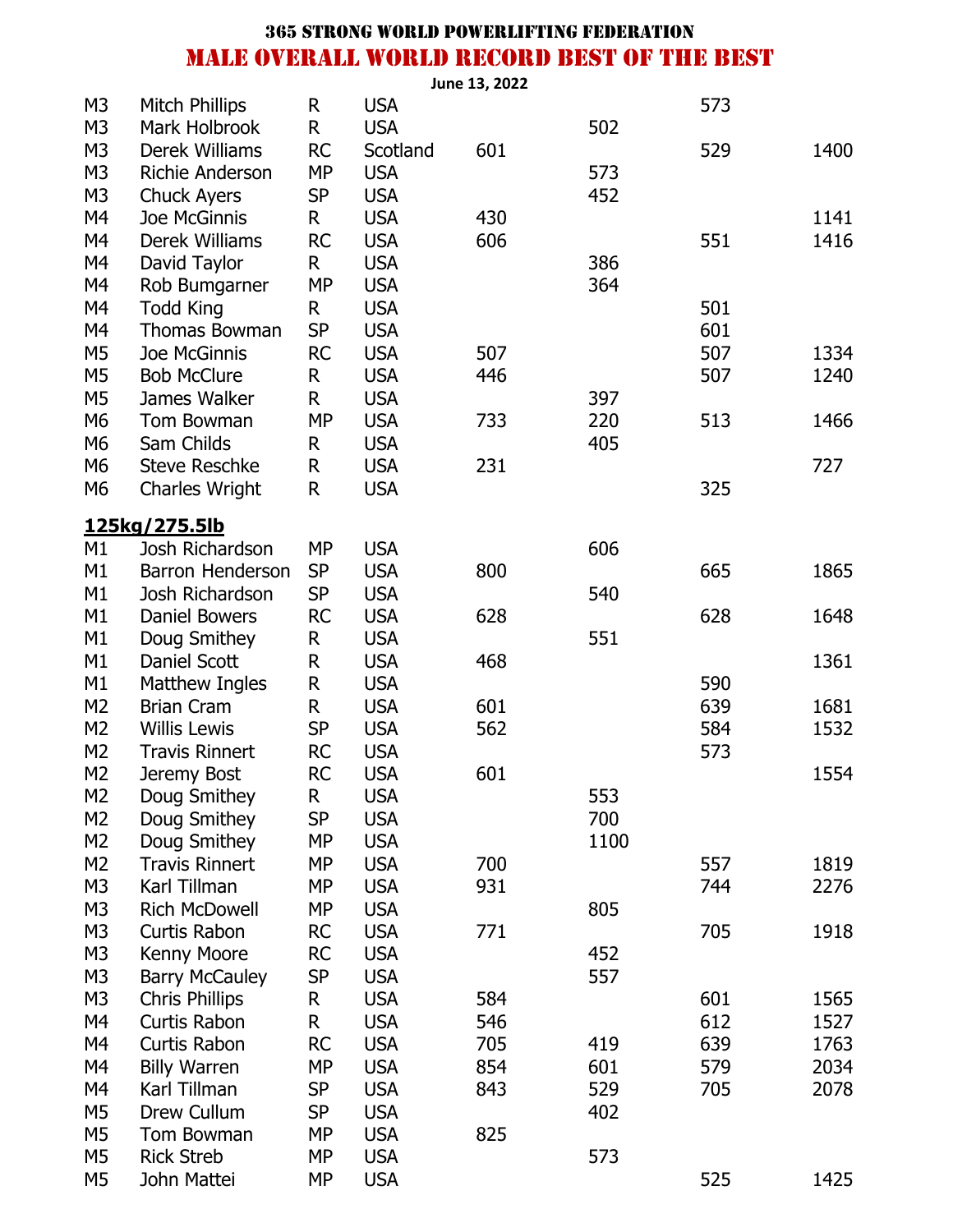|                                  |                                      |                        |                          | June 13, 2022                                        |            |     |              |
|----------------------------------|--------------------------------------|------------------------|--------------------------|------------------------------------------------------|------------|-----|--------------|
| M <sub>5</sub>                   | Jeffery Hughart                      | R                      | <b>USA</b>               |                                                      |            | 551 |              |
| M <sub>5</sub>                   | <b>Charles Harvey</b>                | R                      | <b>USA</b>               |                                                      | 331        |     |              |
| M <sub>6</sub>                   | John Mattei                          | <b>MP</b>              | <b>USA</b>               | 650                                                  | 336        | 518 | 1504         |
| M <sub>6</sub>                   | John von Rohr                        | <b>SP</b>              | Germany                  |                                                      | 292        |     |              |
| M7                               | John von Rohr                        | <b>SP</b>              | Germany                  |                                                      | 361        |     |              |
|                                  | 140kg/308.75                         | Gear                   | <b>Nation</b>            | <b>SQT</b>                                           | <b>BP</b>  | DL  | <b>Total</b> |
| M1                               | Hanz Hoag                            | R                      | <b>USA</b>               |                                                      | 430        |     |              |
| M1                               | <b>Toby Elmer</b>                    | R                      | <b>USA</b>               | 518                                                  |            | 540 | 1400         |
| M1                               | John Butler                          | <b>RC</b>              | <b>USA</b>               | 590                                                  |            | 639 | 1582         |
| M1                               | Chris Young                          | <b>MP</b>              | <b>USA</b>               | 904                                                  | 551        | 606 | 2061         |
| M <sub>2</sub>                   | <b>Troy Nash</b>                     | <b>RC</b>              | <b>USA</b>               | 827                                                  |            | 612 | 1780         |
| M <sub>2</sub>                   | <b>Brian Cram</b>                    | R                      | <b>USA</b>               | 584                                                  |            | 639 | 1681         |
| M <sub>2</sub>                   | Wayne VanNostrand                    | R                      | <b>USA</b>               |                                                      | 575        |     |              |
| M <sub>2</sub>                   | David Crater                         | MP                     | <b>USA</b>               |                                                      | 915        |     |              |
| M <sub>2</sub>                   | David Crater                         | <b>SP</b>              | <b>USA</b>               |                                                      | 601        |     |              |
| M <sub>3</sub><br>M <sub>3</sub> | <b>Barry McCauley</b><br>Kenny Moore | <b>MP</b><br><b>RC</b> | <b>USA</b><br><b>USA</b> | 589                                                  | 678<br>463 | 523 | 1576         |
| M <sub>3</sub>                   | Doug McCray                          | R                      | <b>USA</b>               | 507                                                  |            | 623 | 1471         |
| M <sub>3</sub>                   | Jim Hoskinson                        | <b>SP</b>              | <b>USA</b>               |                                                      | 661        |     |              |
| M4                               | <b>Terry Cox</b>                     | R                      | <b>USA</b>               |                                                      | 435        |     |              |
| M4                               | <b>Bill Gillespie</b>                | <b>MP</b>              | <b>USA</b>               |                                                      | 904        |     |              |
| M <sub>5</sub>                   | <b>Bill Gillespie</b>                | <b>MP</b>              | <b>USA</b>               |                                                      | 1053       |     |              |
| M7                               | John von Rohr                        | <b>SP</b>              | <b>USA</b>               |                                                      | 353        |     |              |
|                                  | 140+kg/SHW                           |                        |                          |                                                      |            |     |              |
| M1                               | <b>Troy Bennett</b>                  | R                      | <b>USA</b>               |                                                      | 557        |     |              |
| M1                               | Jerod Dawson                         | R                      | <b>USA</b>               | 510                                                  |            | 510 | 1320         |
| M1                               | Chris Crisman                        | <b>RC</b>              | <b>USA</b>               | 826                                                  |            | 622 | 1929         |
| M <sub>2</sub>                   | Wayne VanNostrand R                  |                        | <b>USA</b>               |                                                      | 625        |     |              |
| M <sub>2</sub>                   | David Rainwater                      | R                      | <b>USA</b>               | 419                                                  |            | 463 | 1290         |
| M <sub>2</sub>                   | Hanz Hoag                            | SP                     | <b>USA</b>               |                                                      | 551        |     |              |
| M <sub>2</sub>                   | Chad Hickam                          | <b>MP</b>              | <b>USA</b>               |                                                      | 634        |     |              |
| M <sub>3</sub>                   | Kole Carter                          | R.                     | <b>USA</b>               |                                                      | 551        |     |              |
| M <sub>3</sub>                   | Herman Canada III                    | <b>SP</b>              | <b>USA</b>               |                                                      | 430        |     |              |
| M4                               | <b>Harold Collins</b>                | <b>SP</b>              | <b>USA</b>               | 780                                                  |            | 605 | 1835         |
| M4                               | Kole Carter                          | R.                     | <b>USA</b>               |                                                      | 562        |     |              |
| M4                               | <b>Harold Collins</b>                | <b>RC</b>              | <b>USA</b>               | 705                                                  |            | 600 | 1710         |
| M4                               | <b>Bill Gillespie</b>                | <b>MP</b>              | <b>USA</b>               |                                                      | 915        |     |              |
| M <sub>5</sub>                   | <b>Harold Collins</b>                | <b>SP</b>              | <b>USA</b>               | 799                                                  | 413        | 617 | 1830         |
| M <sub>5</sub>                   | <b>Bill Gillespie</b>                | R.                     | <b>USA</b>               |                                                      | 523        |     |              |
| M <sub>5</sub>                   | <b>Bill Gillespie</b>                | <b>MP</b>              | <b>USA</b>               |                                                      | 1130       |     |              |
|                                  |                                      |                        |                          | <b>Male Kids Club, Youth &amp; Teenage Divisions</b> |            |     |              |
|                                  | 52kg/114.5lb                         |                        | <b>Gear Nation</b>       | <b>SQT</b>                                           | BP         | DL  | <b>Total</b> |
| T1                               | Aiden Caldwell                       | R.                     | <b>USA</b>               | 140                                                  | 65         | 225 | 430          |

| T1 | Aiden Caldwell        |   | <b>USA</b> | 140 | 65  | 225 | 430 |
|----|-----------------------|---|------------|-----|-----|-----|-----|
| T3 | Travis Johnson        |   | <b>USA</b> | 193 | 127 | 270 | 579 |
| Y  | <b>Skyler Walters</b> | R | USA        | 143 | 94  | 176 | 413 |
| KC | Xavier Robinson       |   | <b>USA</b> |     |     | 149 |     |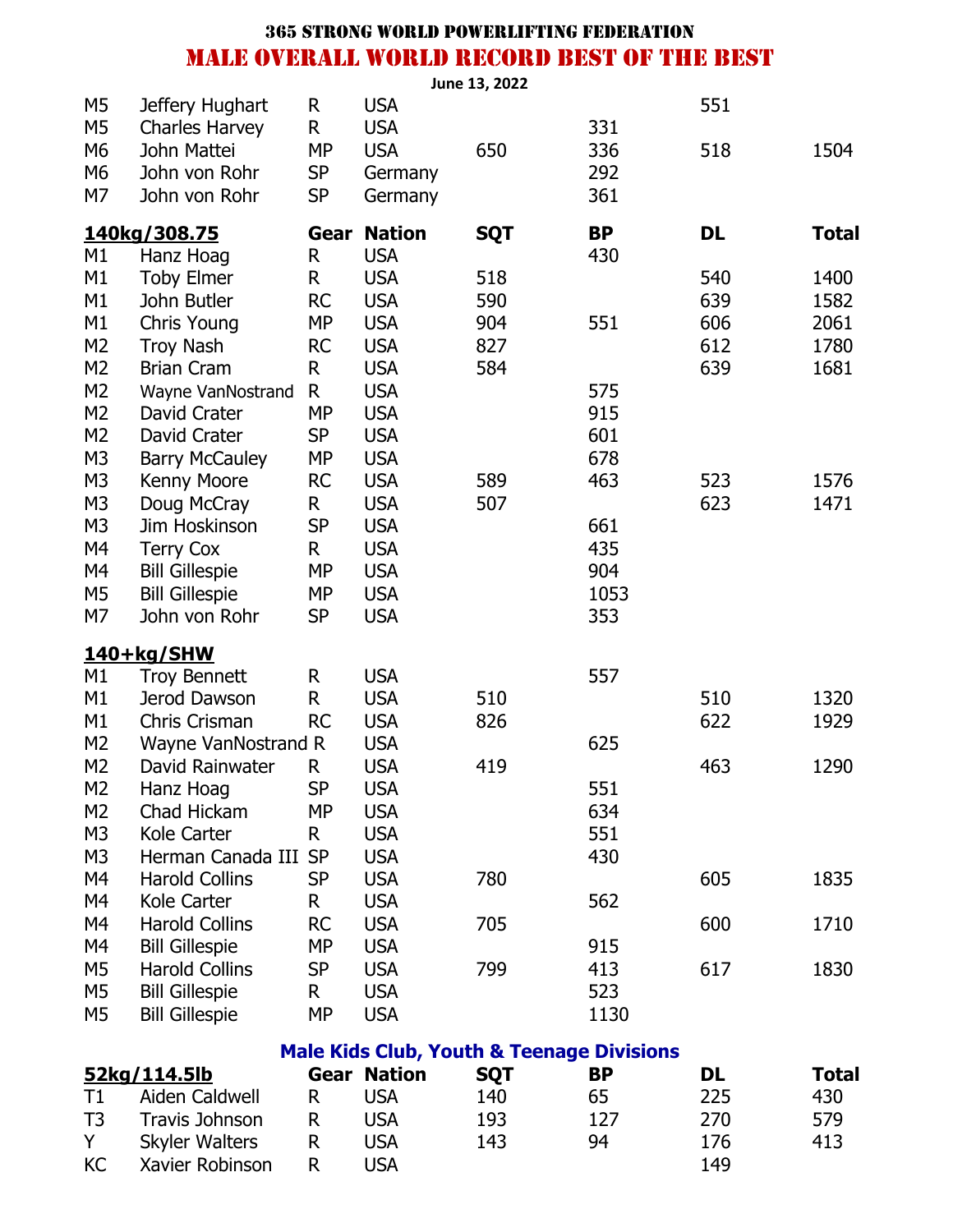|                                  |                                                         |                       |                                        | June 13, 2022 |            |                 |            |
|----------------------------------|---------------------------------------------------------|-----------------------|----------------------------------------|---------------|------------|-----------------|------------|
| KC<br>KC<br>KC                   | Raymond Cole<br>Kayden Stratton<br><b>Wyatt Bullins</b> | R<br>$\mathsf R$<br>R | <b>USA</b><br><b>USA</b><br><b>USA</b> |               |            | 121<br>94<br>88 |            |
|                                  | 56kg/123.5lb                                            |                       |                                        |               |            |                 |            |
| T2<br>T1                         | Dayton Wade<br>Ryan Waller                              | R<br>R                | <b>USA</b><br><b>USA</b>               |               | 176<br>149 | 209<br>231      |            |
|                                  | 60kg/132.25lb                                           |                       |                                        |               |            |                 |            |
| T <sub>3</sub>                   | Zack Osenbaugh                                          | R                     | <b>USA</b>                             |               | 182        | 325             |            |
| T <sub>2</sub>                   | Ryan Waller                                             | R                     | <b>USA</b>                             | 264           | 182        | 314             | 760        |
| T1<br>Y                          | Pierson Shaw<br>Skyler Walters                          | R<br>R                | <b>USA</b><br><b>USA</b>               | 220<br>204    | 138<br>110 | 331<br>209      | 689<br>523 |
|                                  |                                                         |                       |                                        |               |            |                 |            |
|                                  | 67.5kg/148.75lb                                         |                       |                                        |               |            |                 |            |
| Υ<br>Υ                           | Archer Richardson<br><b>Dashiel Grant</b>               | R<br>R                | <b>USA</b><br><b>USA</b>               | 143           | 149        | 204             |            |
| Y                                | <b>Mason Jones</b>                                      | R                     | <b>USA</b>                             |               |            |                 | 292        |
| T1                               | <b>Gabriel Hudson</b>                                   | R                     | <b>USA</b>                             | 281           |            | 342             | 777        |
| T1                               | Archer Richardson                                       | R                     | <b>USA</b>                             |               | 204        | 309             |            |
| T <sub>2</sub>                   | <b>Eric Sassi</b>                                       | R                     | <b>USA</b>                             |               | 210        |                 |            |
| T <sub>2</sub>                   | Nash Johnson                                            | R                     | <b>USA</b>                             | 281           |            | 320             | 782        |
| T <sub>3</sub><br>T <sub>3</sub> | <b>Ethan Ferrell</b><br>Kayman Wright                   | R<br>R                | <b>USA</b><br><b>USA</b>               | 391           | 275        | 430             | 1031       |
|                                  |                                                         |                       |                                        |               |            |                 |            |
| T <sub>3</sub>                   | <u>75kg/165.25lb</u><br>Joseph Thomas                   | R                     | <b>USA</b>                             | 452           | 286        |                 | 1223       |
| T <sub>3</sub>                   | Max Hedrick                                             | R                     | <b>USA</b>                             |               |            | 502             |            |
| T <sub>3</sub>                   | <b>Matthew Joines</b>                                   | <b>RC</b>             | <b>USA</b>                             | 303           |            | 408             | 920        |
| T1                               | <b>Austin Smith</b>                                     | R                     | <b>USA</b>                             | 335           | 260        |                 | 915        |
| T1                               | Zander Richardson                                       | $\mathsf{R}$          | <b>USA</b>                             |               |            | 342             |            |
| T <sub>2</sub>                   | <b>Max Hedrick</b>                                      | R                     | <b>USA</b>                             |               | 237        | 413             | 998        |
| T <sub>2</sub><br>T <sub>2</sub> | <b>Maddox Catlin</b><br>Aiden Brown                     | R<br>R                | <b>USA</b><br><b>USA</b>               | 358           |            | 369             |            |
| Y                                | <b>Oliver Salonen</b>                                   | R                     | Finland                                |               | 44         |                 |            |
|                                  |                                                         |                       |                                        |               |            |                 |            |
| T <sub>3</sub>                   | 82.5kg/181.75lb<br>Devon Porter                         | R                     | <b>USA</b>                             | 479           |            | 650             | 1422       |
| T <sub>3</sub>                   | <b>Isaac York</b>                                       | R                     | <b>USA</b>                             |               | 336        |                 |            |
| T <sub>2</sub>                   | Juanito Ruiz                                            | R                     | <b>USA</b>                             |               | 259        |                 |            |
| T <sub>2</sub>                   | <b>Damien Cross</b>                                     | R                     | <b>USA</b>                             | 386           |            | 507             | 1113       |
| T1                               | John Oesch                                              | <b>SP</b>             | <b>USA</b>                             | 364           | 182        | 463             | 1008       |
| T1<br>T1                         | <b>Chris Stewart</b><br><b>Reid West</b>                | R                     | <b>USA</b><br><b>USA</b>               | 248           | 171        | 264             | 650        |
| Y                                | <b>Oliver Salonen</b>                                   | R<br>R                | Finland                                |               | 67         |                 |            |
|                                  |                                                         |                       |                                        |               |            |                 |            |
| T <sub>3</sub>                   | 90kg/198.25lb<br>Micah Oxford                           | R                     | <b>USA</b>                             | 557           | 347        |                 | 1394       |
| T <sub>3</sub>                   | Edwin Byler                                             | R                     | <b>USA</b>                             |               |            | 579             |            |
| T <sub>3</sub>                   | Cameron Wilson                                          | SP                    | <b>USA</b>                             | 502           | 226        | 502             | 1230       |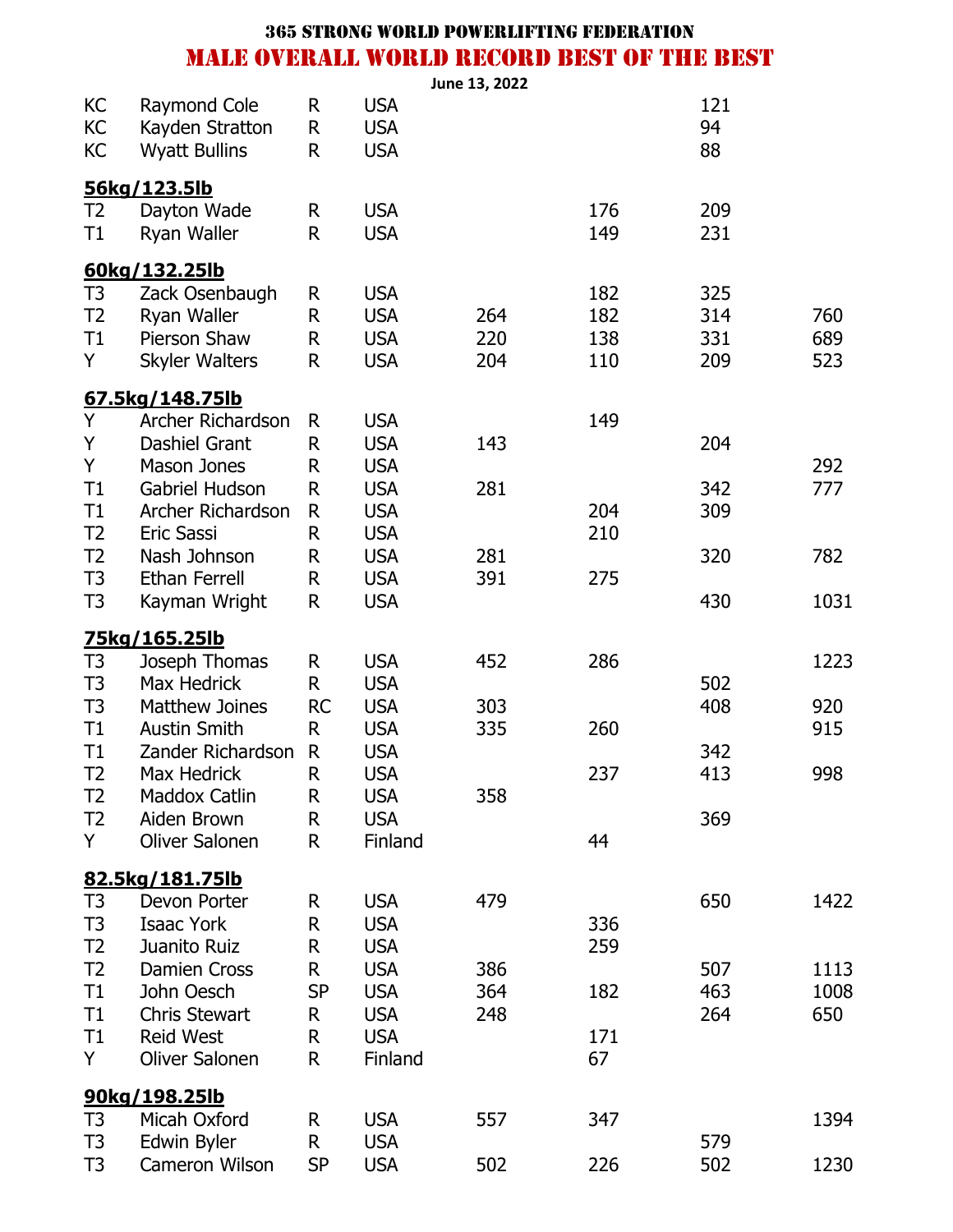|                |                                     |           |                          | June 13, 2022              |           |            |              |
|----------------|-------------------------------------|-----------|--------------------------|----------------------------|-----------|------------|--------------|
| T <sub>2</sub> | John Oesch                          | <b>SP</b> | <b>USA</b>               | 402                        | 198       | 452        | 1031         |
| T <sub>2</sub> | Jon Rand                            | <b>RC</b> | <b>USA</b>               | 445                        |           |            |              |
| T <sub>2</sub> | <b>Reid West</b>                    | R         | <b>USA</b>               | 320                        |           | 336        | 860          |
| T <sub>2</sub> | <b>Josh Steele</b>                  | R         | <b>USA</b>               |                            | 265       |            |              |
| T <sub>2</sub> | Judah Hill                          | <b>RC</b> | <b>USA</b>               |                            |           | 485        | 1168         |
| T1             | <b>Trevor Richardson</b>            | R         | <b>USA</b>               |                            | 248       |            |              |
|                | 100kg/220.25lb                      |           |                          |                            |           |            |              |
| T <sub>3</sub> | Dayton Mooney                       | <b>RC</b> | <b>USA</b>               | 612                        | 331       | 601        | 1527         |
| T <sub>3</sub> | Judah Rainey                        | R         | <b>USA</b>               | 529                        |           |            | 1268         |
| T <sub>3</sub> | <b>Damien Cross</b>                 | R         | <b>USA</b>               |                            |           | 551        | 1268         |
| T <sub>2</sub> | Daniel Barnhart                     | <b>RC</b> | <b>USA</b>               |                            |           | 496        |              |
| T <sub>2</sub> | Jon Rand                            | <b>RC</b> | <b>USA</b>               | 540                        |           | 534        | 1383         |
| T <sub>2</sub> | Camden Good                         | R         | <b>USA</b>               |                            | 386       |            |              |
| T <sub>2</sub> | Judah Hill                          | R         | <b>USA</b>               | 485                        |           |            | 1168         |
| T1             | Chase Shorey                        | R         | <b>USA</b>               | 419                        |           |            | 1174         |
| T1             | Terrence McCauley Jr. R             |           | <b>USA</b>               |                            | 286       |            |              |
| T1             | Jake Payne                          | R         | <b>USA</b>               |                            |           | 551        |              |
|                | 110kg/242.5lb                       |           |                          |                            |           |            |              |
| T <sub>3</sub> | <b>Andrew Hause</b>                 | <b>RC</b> | <b>USA</b>               | 700                        | 385       | 744        | 1735         |
| T <sub>3</sub> | Anders Juntunen                     | R.        | <b>USA</b>               | 523                        |           |            | 1312         |
| T <sub>3</sub> | <b>Jesse Tomberlin</b>              | R.        | <b>USA</b>               |                            |           | 540        |              |
| T <sub>2</sub> | <b>Tyler Popejoy</b>                | <b>MP</b> | <b>USA</b>               | 501                        | 364       | 314        | 1179         |
| T <sub>2</sub> | <b>Triston Norris</b>               | R.        | <b>USA</b>               | 463                        |           | 557        | 1372         |
| T <sub>2</sub> | Camden Good                         | R         | <b>USA</b>               |                            | 386       |            |              |
| T1             | Drew Wright                         | R         | <b>USA</b>               | 325                        | 193       | 391        | 909          |
|                | 125kg/275.5lb                       |           |                          |                            |           |            |              |
| T <sub>3</sub> | <b>Greyson Williams</b>             | <b>RC</b> | <b>USA</b>               | 645                        |           | 551        | 1554         |
| T <sub>3</sub> | <b>Greyson Williams</b>             | <b>MP</b> | <b>USA</b>               |                            | 545       |            |              |
| T3             | Meredith Waugh                      | R         | <b>USA</b>               |                            | 364       |            |              |
| T <sub>2</sub> | Bryan Camhi                         | R         | <b>USA</b>               | 475                        | 330       |            | 1030         |
| T1             | Matthew Higgins                     | R         | <b>USA</b>               |                            | 193       | 342        |              |
|                | 140kg/308.75lb                      |           |                          |                            |           |            |              |
| T <sub>3</sub> | <b>Andrew Nelson</b>                | R         | <b>USA</b>               | 446                        | 303       | 557        | 1284         |
| T <sub>3</sub> | Garrett Branscomb                   | <b>MP</b> | <b>USA</b>               |                            | 584       | 617        |              |
| T <sub>2</sub> | Gage Bohmuller                      | <b>RC</b> | <b>USA</b>               | 441                        | 314       | 513        | 1268         |
|                |                                     |           |                          |                            |           |            |              |
| T <sub>2</sub> | 140+kg/SHW                          |           |                          | 584                        |           |            |              |
| T <sub>3</sub> | David Lange<br><b>Connor McHugh</b> | R<br>R    | <b>USA</b><br><b>USA</b> | 485                        | 281       | 617<br>573 |              |
|                |                                     |           |                          |                            |           |            | 1339         |
|                |                                     |           |                          | <b>Male M/P/F Division</b> |           |            |              |
|                | 67.5kg/148.75lb                     | Gear      | <b>Nation</b>            | <b>SQT</b>                 | <b>BP</b> | <b>DL</b>  | <b>Total</b> |
|                | <b>Maurice Shivers</b>              | R.        | <b>USA</b>               | 335                        | 250       | 400        | 985          |
|                | <u>75kg/165.25lb</u>                |           |                          |                            |           |            |              |
|                | Zachary Enokido                     | R         | <b>USA</b>               | 446                        | 364       |            | 1262         |
|                | Jacob Reynolds                      | R         | <b>USA</b>               |                            |           | 507        |              |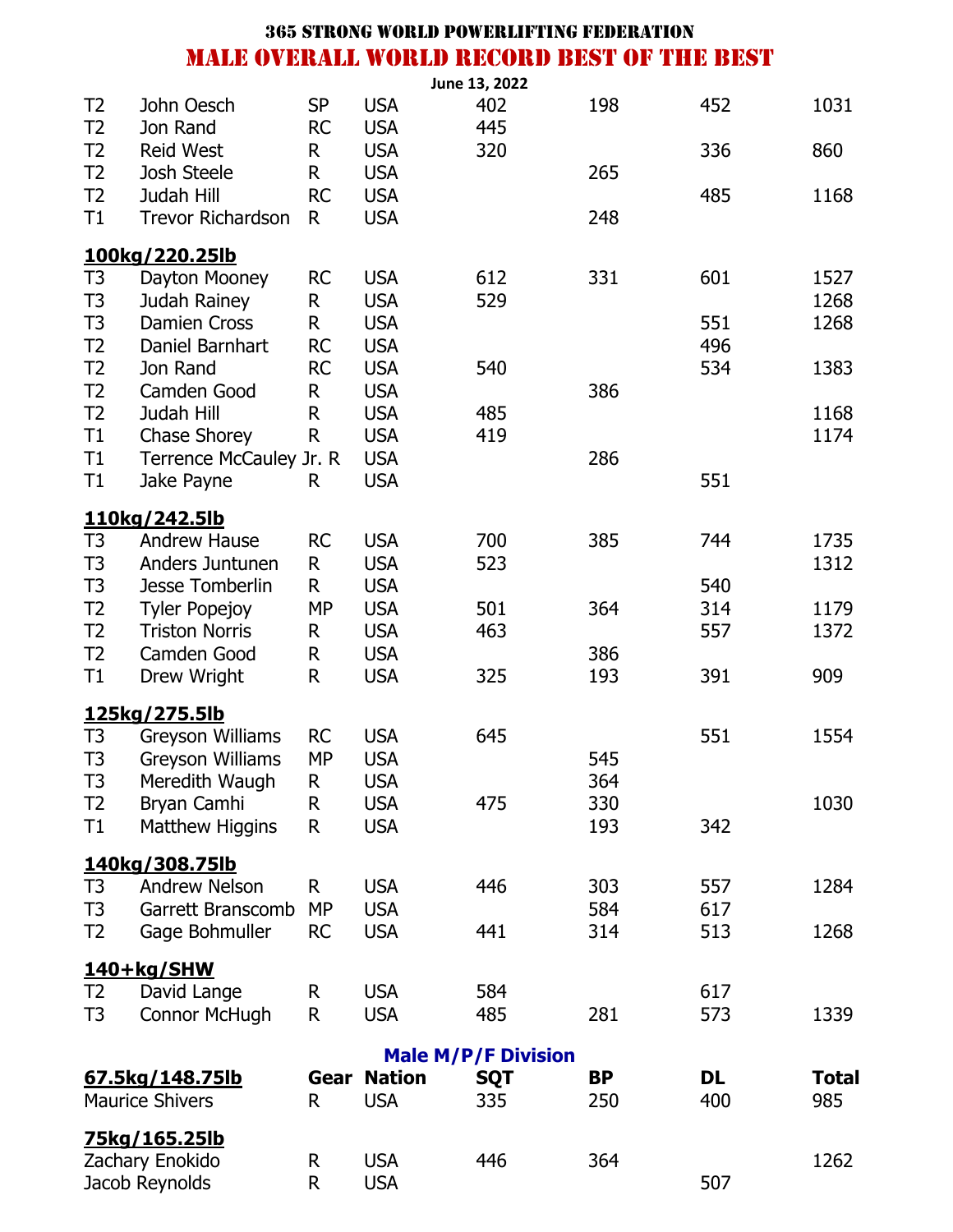|                                                                                                                                                            |                                                                                          |                                                                                                                 | June 13, 2022                   |                                |                                |                                      |
|------------------------------------------------------------------------------------------------------------------------------------------------------------|------------------------------------------------------------------------------------------|-----------------------------------------------------------------------------------------------------------------|---------------------------------|--------------------------------|--------------------------------|--------------------------------------|
| <b>Dustin McClure</b><br>Scott Faircloth                                                                                                                   | <b>SP</b><br><b>RC</b>                                                                   | <b>USA</b><br><b>USA</b>                                                                                        | 425                             | 408                            | 450                            | 1105                                 |
| 82.5kg/181.75lb<br><b>Ricky James</b><br><b>Kris Carriere</b><br><b>Dustin McClure</b><br>Chris Williamson<br><b>Allen Pearce</b><br><b>Thomas LaRocco</b> | R<br>R<br><b>MP</b><br><b>MP</b><br><b>RC</b><br><b>RC</b>                               | <b>USA</b><br><b>USA</b><br><b>USA</b><br><b>USA</b><br><b>USA</b><br><b>USA</b>                                | 468<br>524                      | 606<br>369                     | 507<br>441<br>534              | 1268<br>1422                         |
| 90kg/198.25lb<br>Jerad Morey<br>Cole Rescignano<br>John Huderson<br><b>Chase Pardue</b><br><b>Todd Campo</b><br><b>Todd Campo</b>                          | <b>SP</b><br><b>RC</b><br>R<br><b>MP</b><br><b>MP</b><br><b>SP</b>                       | <b>USA</b><br><b>USA</b><br><b>USA</b><br><b>USA</b><br><b>USA</b><br><b>USA</b>                                | 573<br>612<br>529<br>551        | 408<br>463<br>457              | 650<br>606<br>612<br>479       | 1676<br>1626<br>1493<br>1405         |
| <u>100kg/220.25lb</u><br>Jon Parker<br>Jim Burton<br><b>Todd Campo</b><br><b>Todd Campo</b><br>Luke Morgan<br>David Kemp<br>Jared Martin                   | Gear<br>R.<br><b>SP</b><br><b>SP</b><br><b>MP</b><br><b>RC</b><br><b>RC</b><br><b>RC</b> | <b>Nation</b><br><b>USA</b><br><b>USA</b><br><b>USA</b><br><b>USA</b><br><b>USA</b><br><b>USA</b><br><b>USA</b> | <b>SQT</b><br>606<br>579<br>584 | <b>BP</b><br>479<br>452<br>424 | <b>DL</b><br>661<br>573<br>672 | <b>Total</b><br>1664<br>1571<br>1571 |
| 110kg/242.5lb<br><b>William Moore</b><br>Anthony Chandler<br>Jim Burton<br>Ryan Farnham<br><b>Chuck Ayers</b><br>Rashad Gatling<br><b>Daniel Hendricks</b> | <b>RC</b><br><b>RC</b><br><b>SP</b><br><b>SP</b><br><b>SP</b><br>R.<br>R                 | <b>USA</b><br><b>USA</b><br><b>USA</b><br><b>USA</b><br><b>USA</b><br><b>USA</b><br><b>USA</b>                  | 728<br>645<br>534               | 468<br>430                     | 715<br>573<br>675              | 1907<br>1587<br>1521                 |
| <u>125kg/275.5lb</u><br>Justin Wood<br><b>Nelson Rumsey</b><br>Jonathan Batchelor<br>Pertti Rautianen<br>John von Rohr                                     | <b>RC</b><br>R<br>R.<br><b>MP</b><br><b>SP</b>                                           | <b>USA</b><br><b>USA</b><br><b>USA</b><br>Finland<br>Germany                                                    | 661<br>540                      | 468<br>386<br>361              | 650<br>706                     | 1708<br>1654                         |
| <u>140kg/308.75lb</u><br>Chris Young<br>Eugene Bazemore                                                                                                    | <b>MP</b><br>R                                                                           | <b>USA</b><br><b>USA</b>                                                                                        | 904                             | 551<br>501                     | 628<br>716                     | 2061                                 |
| <u>140+kg/SHW</u><br>Justin Cable<br>Jussi Kananen                                                                                                         | <b>RC</b><br><b>MP</b>                                                                   | <b>USA</b><br>Finland                                                                                           | 523                             | 742                            | 628<br>444                     | 1493                                 |